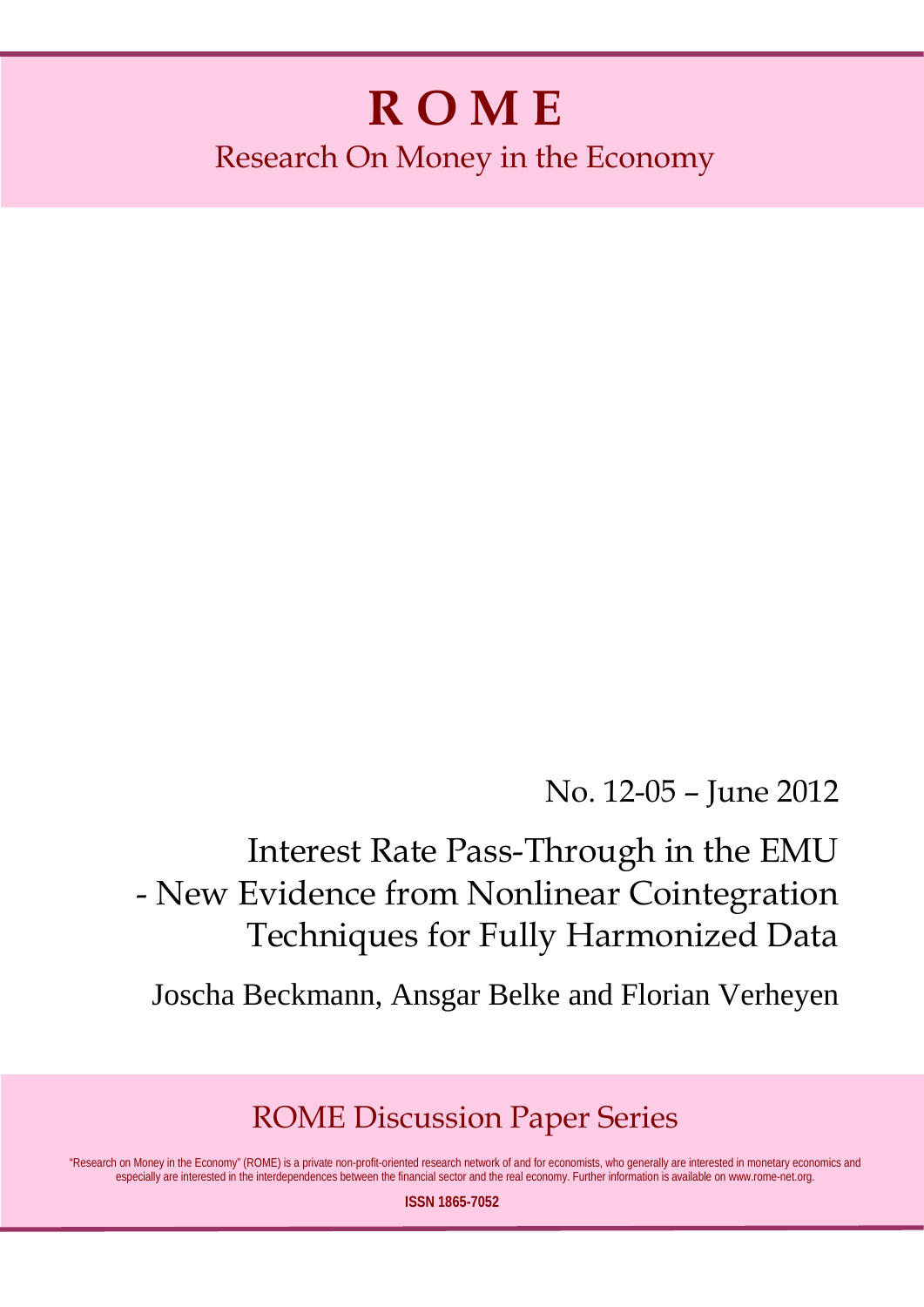# **Research On Money in the Economy**

**Discussion Paper Series ISSN 1865-7052** 

No 2012-05, June 2012

# **Interest Rate Pass-Through in the EMU – New Evidence from Nonlinear Cointegration Techniques for Fully Harmonized Data\***

*Joscha Beckmann, Ansgar Belke and Florian Verheyen* 

*Dr. Joscha Beckmann Prof. Dr. Ansgar Belke*  University of Duisburg-Essen Department of Economics Department of Economics Universitaetsstr. 12<br>
D-45117 Essen<br>
D-45117 Essen<br>
D-45117 Essen e-mail: joscha.beckmann@wiwinf.uni-due.de e-mail: ansgar.belke@uni-due.de

D-45117 Essen and Deutsches Institut für Wirtschaftsforschung (DIW) Mohrenstraße 58 D-10117 Berlin

*Florian Verheyen, M.A.*  University of Duisburg-Essen Department of Economics Universitaetsstr. 12 D-45117 Essen e-mail: florian.verheyen@uni-due.de

The discussion paper represent the authors' personal opinions and do not necessarily reflect the views of DIW Berlin.

NOTE: Working papers in the "Research On Money in the Economy" Discussion Paper Series are preliminary materials circulated to stimulate discussion and critical comment. The analysis and conclusions set forth are those of the author(s) and do not indicate concurrence by other members of the research network ROME. Any reproduction, publication and reprint in the form of a different publication, whether printed or produced electronically, in whole or in part, is permitted only with the explicit written authorisation of the author(s). References in publications to ROME Discussion Papers (other than an acknowledgment that the writer has had access to unpublished material) should be cleared with the author(s) to protect the tentative character of these papers. As a general rule, ROME Discussion Papers are not translated and are usually only available in the original language used by the contributor(s).

ROME Discussion Papers are published in PDF format at www.rome-net.org/publications/ .

Please direct any enquiries to the current ROME coordinator Prof. Dr. Albrecht F. Michler, Heinrich-Heine-University of Duesseldorf, Department of Economics, Universitaetsstr. 1, Build. 24.31.01.01 (Oeconomicum), D-40225 Duesseldorf, Germany Tel.:  $++49(0)-211-81-15372$ Fax: ++49(0)-211-81-15261 E-mail: helpdesk@rome-net.org michler@uni-duesseldorf.de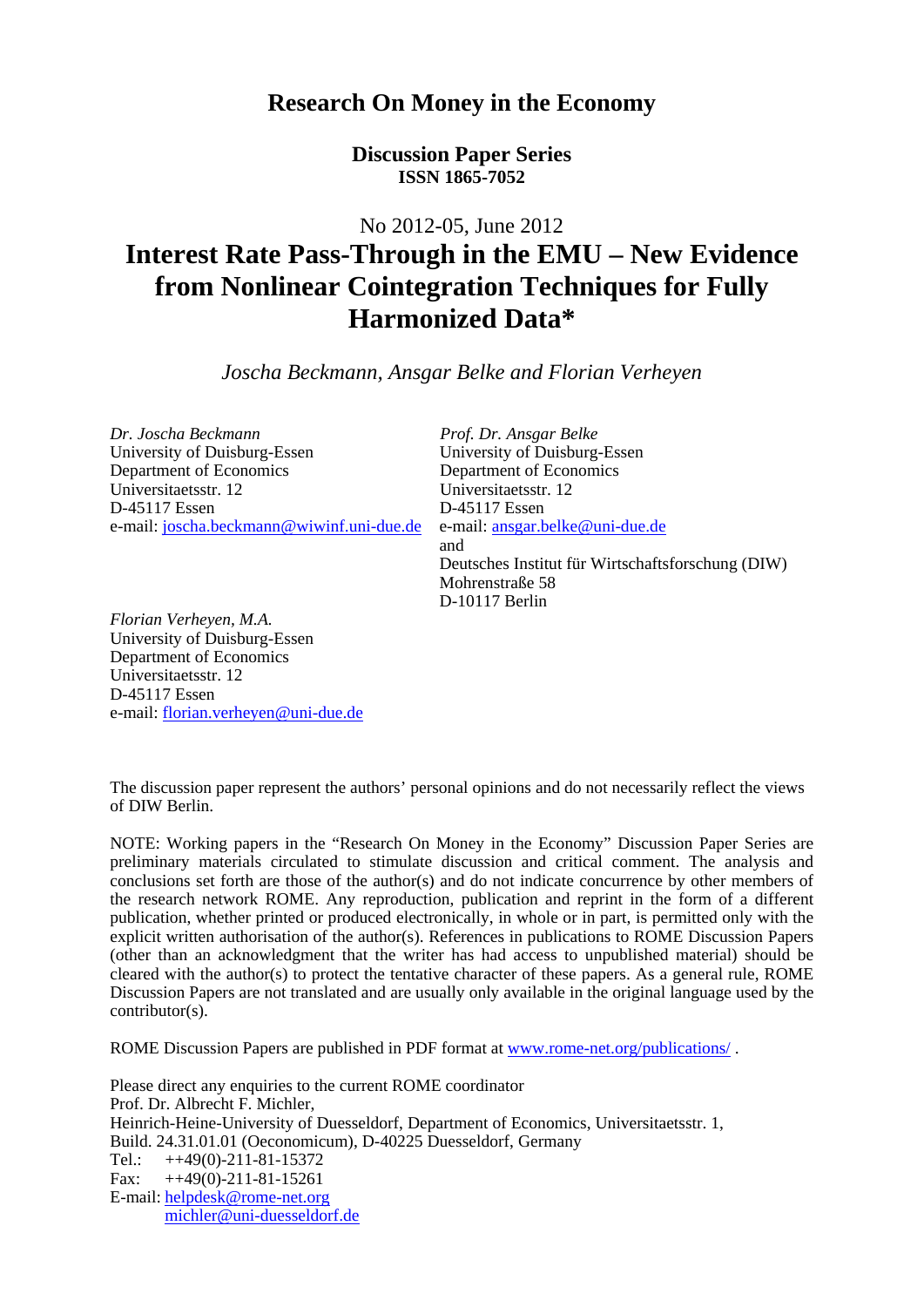# **Abstract**

This study will put under close scrutiny the monetary transmission process in the eurozone between 2003 and 2011. To this purpose, we investigate the interest rate pass-through from money market rates to various loan rates for up to twelve countries of the European Monetary Union. Applying a variety of cointegration techniques, we first test for a long-run relationship between loan rates and the Euro OverNight Index Average (EONIA). From these findings, we allow for different nonlinear patterns in the short-run dynamics of loan rates. Our investigation contributes to the literature mainly in two ways. On the one hand, we use fully harmonized data from the ECB's MFI interest rate statistics and on the other hand, we consider smooth transition models as an extension of conventional threshold models. Our results point to considerable differences in the size of the pass-through with respect to either different loan rates or countries. In the majority of cases, the pass-through is incomplete and the dynamics of loan adjustment are different for reductions and hikes of money market rates.

# **JEL-Classification: E43, E52, F36, G21**

Keywords: Interest rate pass-through, EMU, cointegration, ARDL bounds testing, smooth transition models

Corresponding author: Florian Verheyen, Department of Economics, University of Duisburg-Essen, Universitätsstraße 12, 45117 Essen Tel.: +49 201 183-3657, Fax: +49 201 183-4181, E-mail: florian.verheyen@uni-due.de.

<sup>\*</sup> We are grateful for valuable comments from participants at the 14th Annual INFER Conference, University of Coimbra/Portugal, the 11th Annual EEFS Conference, Koç University Istanbul/Turkey, and the 4th IFABS Conference "Rethinking Banking and Finance: Money, Markets and Models", Valencia/Spain.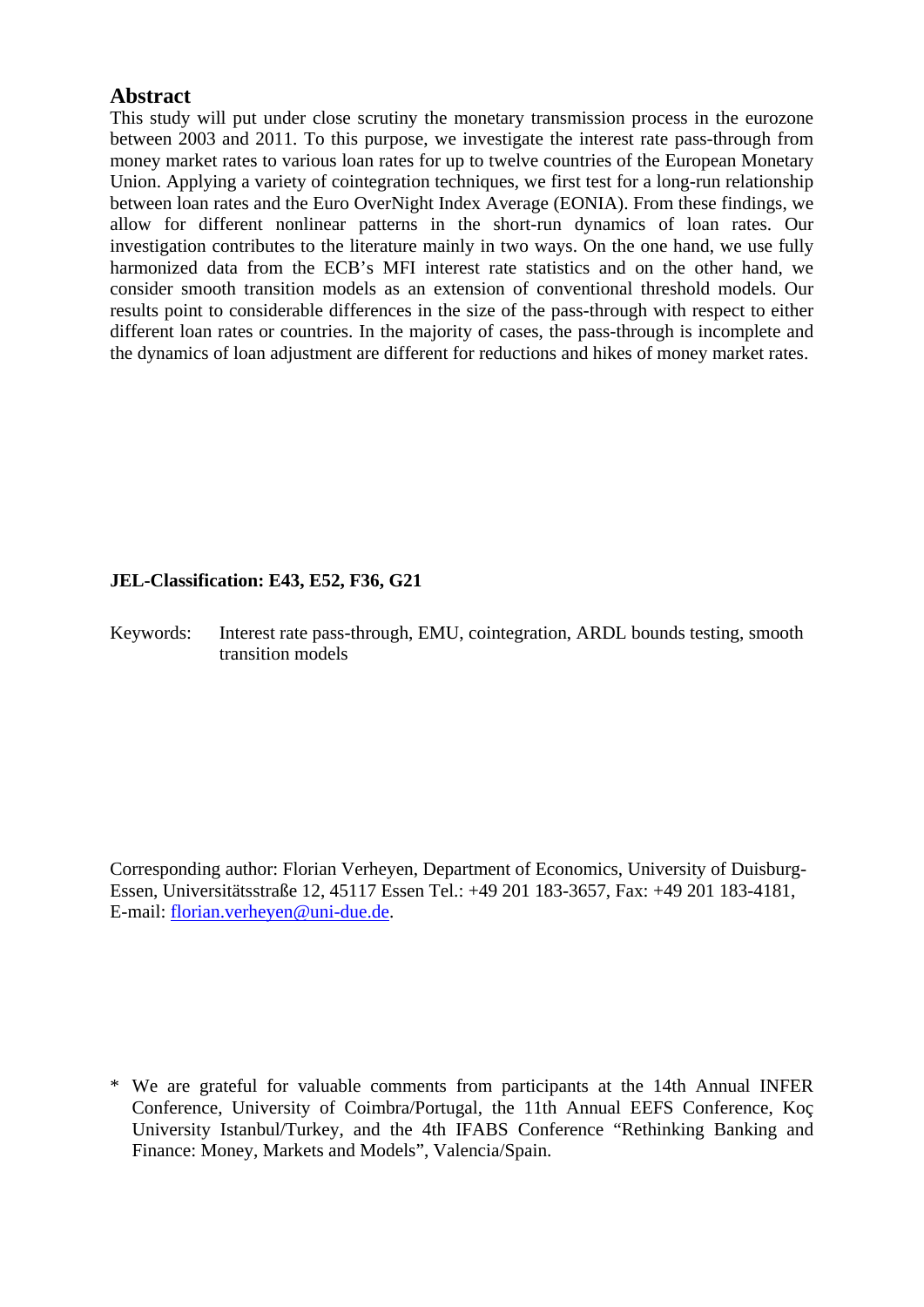## **1. Introduction**

Monetary transmission is a key issue when analyzing monetary policy decisions. Since the beginning of the recent crisis, most central banks have found themselves stuck in a liquidity trap, unable to provide further stimulus to the real economy by lowering interest rates. From a general point of view, a key question is whether the interest rate pass-through (IRPT) mechanism from money market rates to different credit categories continues to operate. Such a mechanism is important for achieving the aims of monetary policy, i.e. achieving price stability or influencing the path of the real economy.

When looking at the European Monetary Union (EMU), the question arises as to whether any asymmetric effects of a single European monetary policy across countries exist. Such a result might be traced back to structural divergences in the transmission mechanism of monetary policy across countries (Sander and Kleimeier, 2004). However, previous studies struggled to clearly attribute different findings across countries to varying IRPT dynamics rather than to different data characteristics owing to a lack of harmonized data. Another caveat is that they did not allow for threshold-related asymmetric IRPT dynamics in their empirical frameworks.

Our study, based on a completely harmonized dataset for EMU countries, analyzes the issue of a nonlinear IRPT process in the eurozone between 2003 and 2011. The main aim is to analyze the transmission mechanism with regard to possible nonlinearities from a new perspective. In this vein, the framework we apply carefully analyzes various dynamic patterns. After testing for a long-run relationship between the EONIA and credit categories with various maturities, we analyze adjustment and short-run dynamics while allowing for different patterns of nonlinearity. More precisely, the logistic smooth transition regression (LSTR) and exponential smooth transition regression (ESTR) models we apply refer to different IRPT dynamics for positive and negative (LSTR) as well as small and large (ESTR) changes in the EONIA. Overall, our framework enables us to analyze different transmission mechanisms with regard to varying maturities and different economies. The remainder of this paper is organized as follows: the following section summarizes previous empirical findings. Section 3 first describes our data as well as our modelling cycle. Afterwards, in Section 4, the results are presented and analyzed. Section 5 concludes.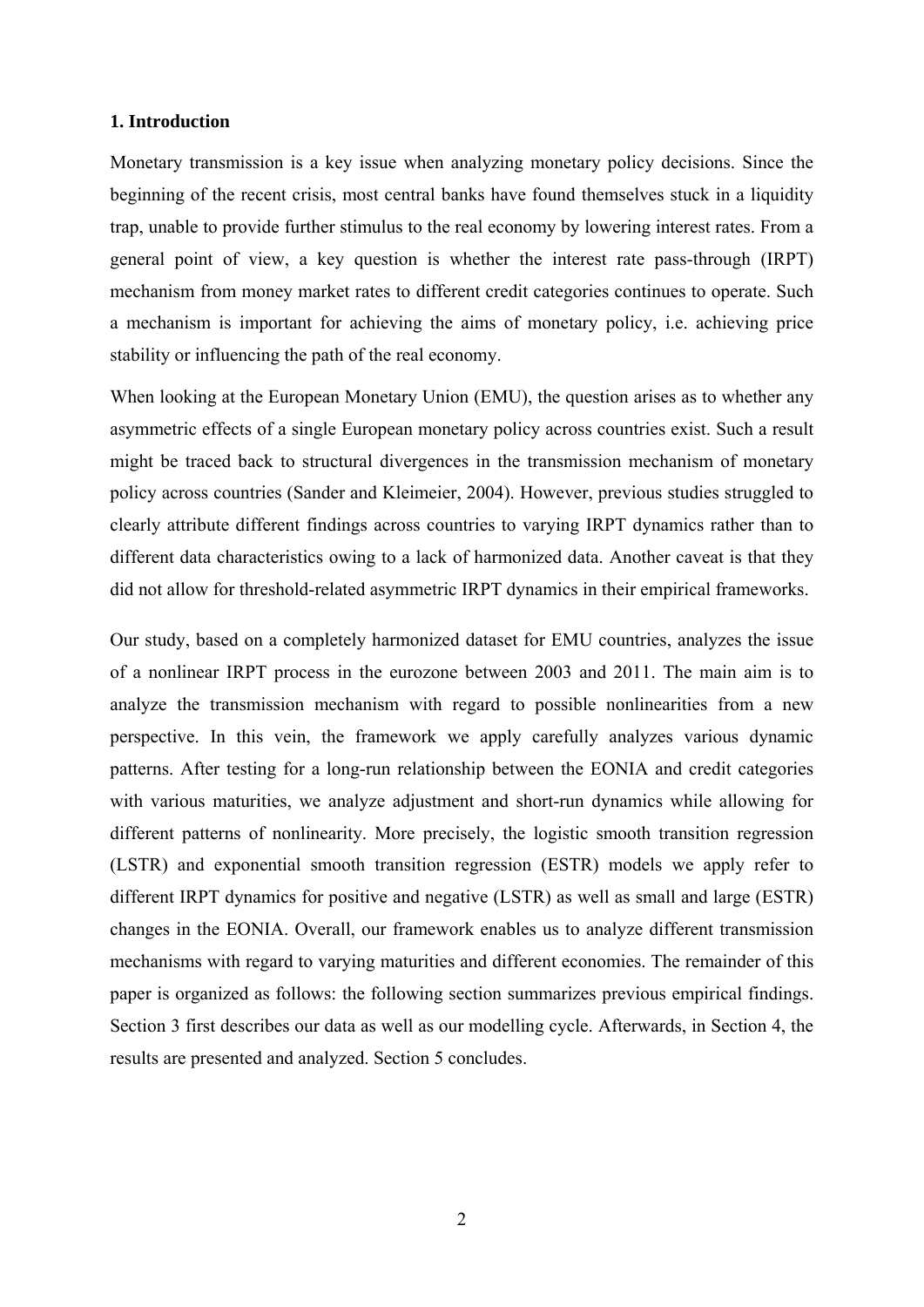#### **2. Literature review**

1

Monetary transmission through the interest rate pass-through channel has been analyzed in numerous studies. The following selective overview briefly describes the most important studies with regard to our topic.

From a general perspective, Cottarelli and Kourelis (1994) can probably be seen as the pioneer researchers in the investigation of the IRPT mechanism. While they investigated the IRPT for 31 developing and developed countries, afterwards and in the advent of EMU, several studies focused on the IRPT in Europe. For a quantitative summary of that plethora of studies, see de Bondt (2002, 2005. He concludes that there is considerable cross-country variation in the IRPT mechanism in Europe, although no clear pattern emerges. Further, Sander and Kleimeier (2006) conclude that the IRPT in Europe can be characterized as sticky and that there are differences between the IRPT to lending and deposit rates as well as between countries. Furthermore, asymmetries and nonlinearities could be found in the IRPT mechanism. However, no clear structure of these asymmetries could be detected. Finally, there are some hints of an accelerating and more homogenous pass-through (PT).

Generally, one can differentiate roughly between three strands in the IRPT literature (Chionis and Leon,  $2006$ .<sup>1</sup> The first strand focuses on the theoretical explanation of interest rate stickiness.<sup>2</sup> The second looks at cross-country differences of PT coefficients, and, lastly, differences in the IPRT mechanism are related to characteristics of the financial system.<sup>3</sup> In our study, we leave out the first and third strands and focus on the second.

Methodologically, Cottarelli and Kourelis (1994) used an autoregressive distributed lag model. However, this approach was soon replaced by the application of cointegration techniques. For example, de Bondt (2002, 2005) uses the single equation approach of Engle and Granger (1987) as well as the Johansen (1991) systems approach. Nowadays, for example, Mojon (2000), Sander and Kleimeier (2004, 2006) and Hofmann (2006) take into account asymmetric adjustment in terms of a discrete threshold switching of the PT mechanism.

Turning now to specific results for the IRPT mechanism of EMU countries based on cointegration and error correction methods, Sander and Kleimeier (2002) focus on pre-EMU

<sup>&</sup>lt;sup>1</sup> Recently, a fourth kind of study has emerged based on disaggregate data, which examines the heterogeneity in bank pricing policies and its determinants (de Graeve et al., 2007, Gambacorta, 2008, Horvath and Podpiera, 2012).

<sup>&</sup>lt;sup>2</sup> Cottarelli and Kourelis (1994) and de Haan et al. (2001) provide reasons for a delayed PT.

<sup>&</sup>lt;sup>3</sup> Here, too, Cottarelli and Kourelis (1994) deliver early evidence. For a more recent investigation, see Gigineishvili (2011).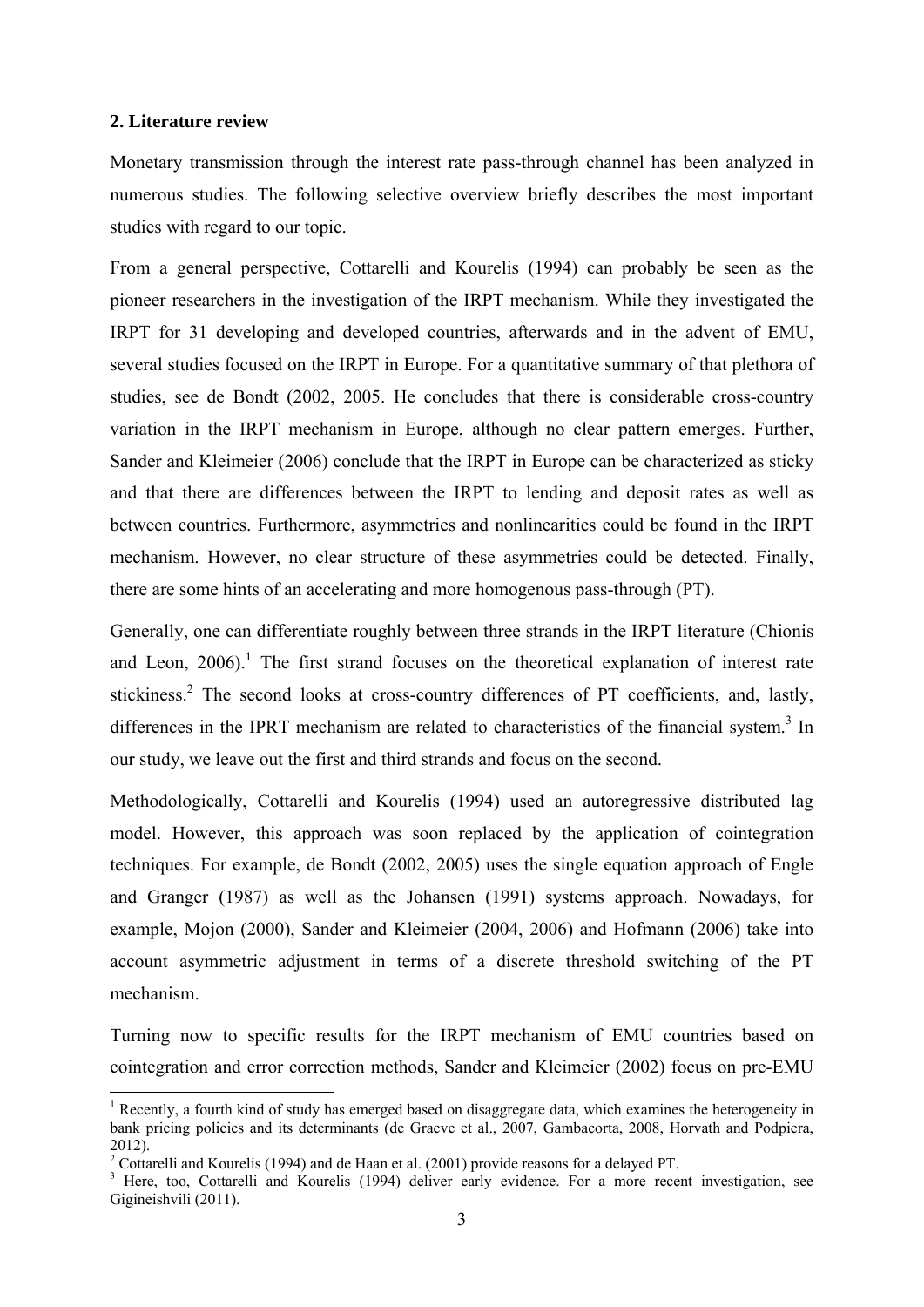data for 15 European countries, from which 12 are now members of the single currency area. While confirming the short-run stickiness of lending rates, they find a complete PT in the long- run in most cases. In a following study, Sander and Kleimeier (2004) investigate the IRPT for 10 EMU countries for the period 1993-2002. They find evidence of structural change in the PT. In a more recent period, the PT to credit rates has increased and become more complete. However, this finding does not hold for deposit rates. Additionally, the authors find an incomplete PT in the long-run for most retail rates, which is somewhat at odds with their study from 2002.

De Haan et al. (2001) estimate PT coefficients for the six largest EMU countries. Their evidence points to national differences in the PT in the short- as well as the long-run. Furthermore, they cannot find any clue for convergence. While these results almost completely rely on pre-EMU data, Angeloni and Ehrmann (2003) compare the IRPT mechanism before and after the introduction of the single currency. Additionally, they take up other non-EMU countries as well as Japan and the US as a control group to work out whether there are specific developments in the EMU. Specific to the EMU, they find that the coefficients of the IRPT are less dispersed for the post-EMU sample. There is thus evidence of convergence. While Angeloni and Ehrmann (2003) more or less a priori set the structural break equal to the introduction of the single currency (supported by their analysis), Sander and Kleimeier (2004) find that there is indeed a structural break in the IRPT in EMU. However, their results suggest that the break occurred well before 1999 – their results on aberage suggest a structural break in October 1996. In contrast, Chionis and Leon (2006) find a structural break in the PT mechanism for Greece when the country accessed the eurozone in 2001.

Kok Sørensen and Werner (2006) estimate a dynamic panel for several European countries and test the two hypotheses of equal long-run PT and equal speed of adjustment. Both hypotheses can clearly be rejected, which points to considerable heterogeneity in the European PT mechanism. However, they cannot detect a clear pattern of heterogeneity apart from the fact that countries with a slow adjustment also tend to have a lower long-run PT. Furthermore, the degree of competition in the national banking sector seems to be a major determinant of the IRPT. This view is supported by Gropp et al. (2007) and van Leuvensteijn et al. (2008). The latter estimate a dynamic panel model for eight EMU countries and investigate the PT to loan as well as deposit rates. An interesting finding of theirs is that banks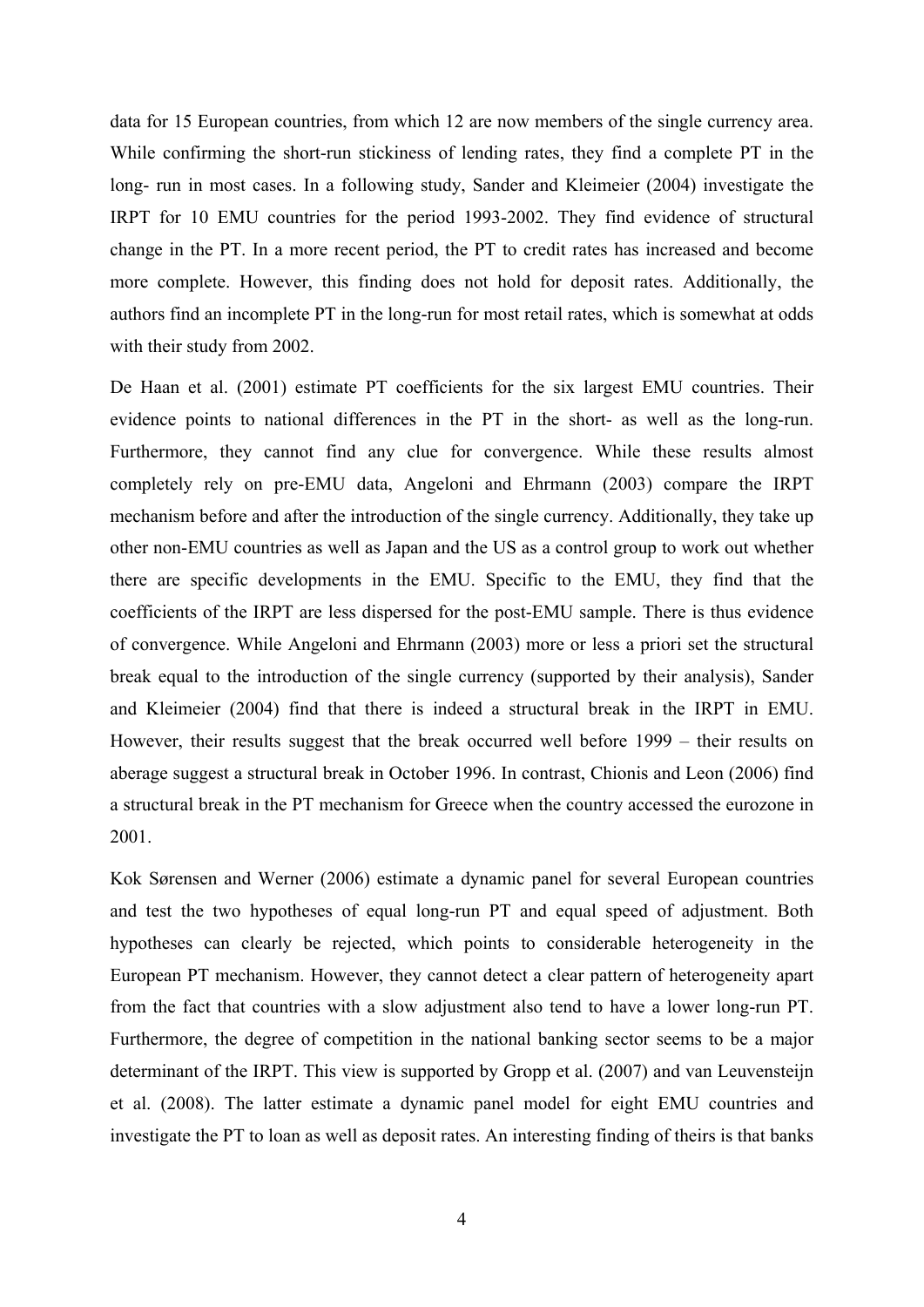compensate for small margins in loan markets by higher margins in less competitive deposit markets.

Mojon (2000) investigates the IRPT for six EMU economies. He splits his sample into two parts, both corresponding to complete interest rate cycles. His results show that short term retail rates respond fastest to changes in the money market. Moreover, the PT differs between times of rising and falling money market rates. Credit rates are adjusted faster when market rates are rising and slower when the money market rate declines. For deposit rates, this scheme is reversed. This finding is supported by Gropp et al. (2007), who use a panel model for the individual euro area countries and draw the same conclusion. Comparable evidence of asymmetric interest rate setting is found by Karagiannis et al. (2010). In the whole EMU, banks do not pass through increases in money market rates to depositors. Hofmann (2006) looks at the interest rate PT for France, Germany, Italy and Spain. From the beginning of the EMU he finds a quicker PT. However, German rates seem to be the stickiest. In contrast to Sander and Kleimeier (2006), Hofmann (2006) cannot discover nonlinearities in the PT. The non-existence of asymmetries is also found by Kwapil and Scharler (2010).

Finally, Čihák et al. (2009) focus on the IRPT mechanism during the financial crisis. For the EMU as a whole, they find a slower PT during the crisis. Thus, monetary policy impulses have been less effective during the last years. Karagiannis et al. (2010) hint at a widening spread between money market and retail rates at the beginning of the financial crisis, meaning that the PT was limited to some extent. Jobst and Kwapil (2008) do not support the view that the PT is impaired by the financial crisis. They investigate the PT to loan rates in Austria and cannot detect striking differences in the PT process since the beginning of the financial turmoil. What is more, ECB (2009) also provides no evidence for a structural change in the PT mechanism during the financial crisis.

With regard to the differences found for the IRPT mechanism in Europe, one should keep in mind that to the best of our knowledge no study besides those of Vajanne  $(2007)^4$  and von Borstel (2008) rests on completely harmonized interest rate data. Hofmann (2006) hints at the drawback that there are no fully comparable time series of sufficient length. In fact, only a few authors use at least partly harmonized data.<sup>5</sup>

1

<sup>&</sup>lt;sup>4</sup> However, her focus is on β- and σ-convergence rather than estimating PT coefficients.

<sup>&</sup>lt;sup>5</sup> For example, Kok Sørensen and Werner (2006), van Leuvensteijn et al. (2008) or ECB (2009) use the MFI interest rate statistics for data from January 2003. Interest rates prior to 2003 are counted back.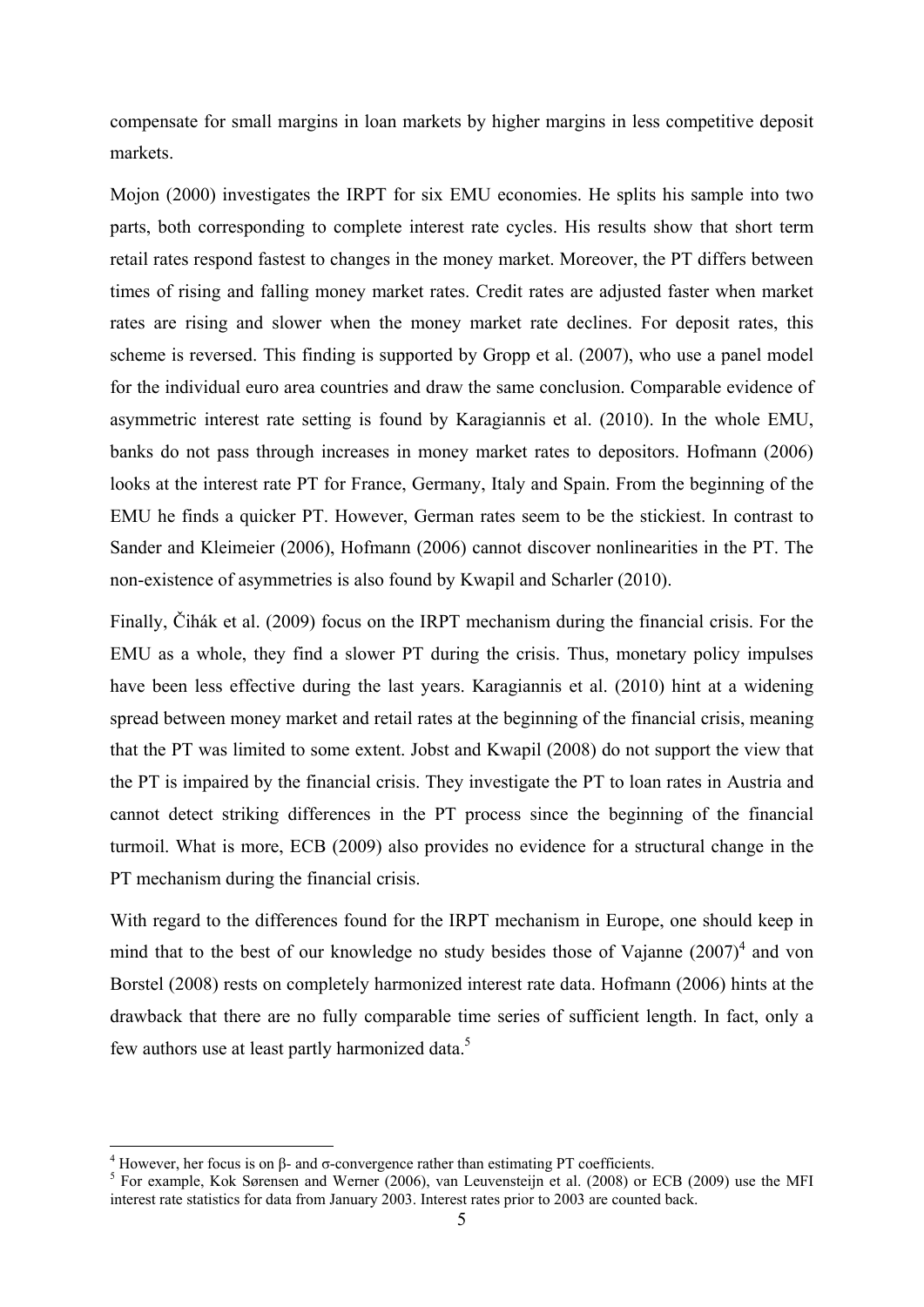This study therefore tries to overcome this caveat. We will investigate the IRPT mechanism using a completely harmonized dataset for EMU countries. Accordingly, potential differences will no longer be attributable to various characteristics of the underlying data.

# **3. Empirical Analysis**

# **3.1 Data**

<u>.</u>

As mentioned before, this study is one of the first that is based on purely harmonized data, which makes the results fully comparable across countries. Interest rate series are obtained from the MFI interest rate statistics of the ECB and cross-checked with the statistics of the national central banks to complete the data set. Nevertheless, for quite a few countries some data is not available. We will turn to this issue in greater detail when we analyze the empirical results. All data refer to loans for households and non-profit institutions and are monthly averages and exclusively new business. In our investigation we consider up to twelve EMU countries.<sup>6</sup> The sample ranges from January 2003, when the MFI interest rate statistics began, to September 2011.<sup>7,8</sup> Specifically, we investigate the IRPT for the following three credit categories with various maturities: loans for consumption (up to 1 year, 1 to 5 years, over 5 years), credits for house purchase (up to 1 year, 1 to 5 years, 5 to 10 years), and other lending (up to 1 year, 1 to 5 years, over 5 years). In total, we have 86 time series for which we estimate PT models. As the money market rate we consider the EONIA because it best reflects the stance of monetary policy. Additionally, using the same money market rate for each model makes the results more comparable.<sup>9</sup>

Furthermore, to cover the financial market turmoil we use a dummy variable, which takes the value of one since September  $2008<sup>10</sup>$  From our point of view, this proceeding is the most convincing way to tackle the issue, since our comparably small sample does not allow for separate estimations based on the identification of possible breakpoints.

<sup>&</sup>lt;sup>6</sup> The countries are Austria, Belgium, Finland, France, Germany, Greece, Ireland, Italy, Luxembourg, Netherlands, Portugal and Spain. We do not have data for all countries for each loan category. See the results section for details.

<sup>7</sup> The loans for consumption up to 1 year time series for the Netherlands ends in April 2011.

<sup>&</sup>lt;sup>8</sup> We are aware that about 100 observations are probably at the lower limit when working with time series. However, we believe that using fully harmonized data overcomes this because our focus is on comparing the IRPT mechanism across EMU.

<sup>&</sup>lt;sup>9</sup> Thus, our approach could be labelled as "monetary policy approach". Another possibility would be to use the so-called "cost-of-funds approach". This implies that the corresponding market rate is chosen according to the highest correlation with the retail rate under study. This emphasizes the funding cost of banks (Sander and Kleimeier, 2004).

<sup>&</sup>lt;sup>10</sup> Imbalances in money markets had already started to appear in August 2007. However, monetary policymakers in the eurozone started to radically cut down interest rates in September 2009.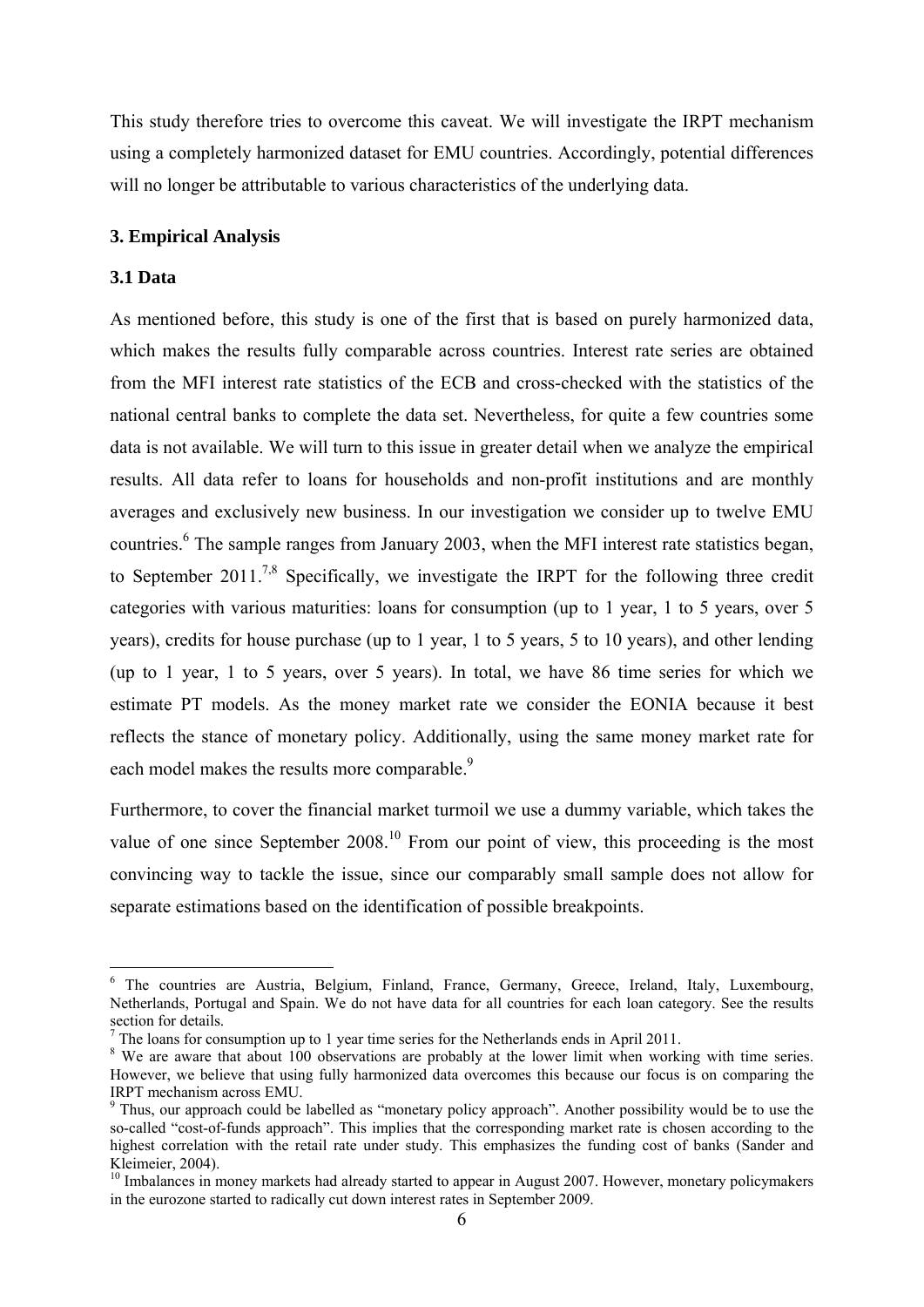#### **3.2 Modelling cycle and methodological issues**

## **3.2.1 Analyzing the long-run**

1

In order to explain our modelling cycle in greater detail, we start with a general consideration of the relationship under investigation. Equation (1) describes the possible long-run relationship between the retail bank rate and the money market rate (EONIA).

$$
br_t = \pi_0 + \pi_1 mm_t + \pi_2 dum_t + \mu_t. \tag{1}
$$

Here,  $br_t$  denotes the retail interest rate,  $mm_t$  represents the short-term money market rate and  $dum_t$  is a dummy variable for the financial crisis taking the value one from September 2008.  $\pi_0$  and  $\mu_t$  are a constant and the usual i.i.d. error term respectively. If the retail interest rate and the short-term money market rate are integrated of order one (I(1)) and share a common stochastic trend, Equation (1) corresponds to a cointegrating relationship and the resulting error term  $\varepsilon_t$  is stationary (I(0)).

In this case, the following error-correction representation for the retail bank rate arises:

$$
\Delta br_t = a_1 \hat{\mu}_{t-1} + \sum_{i=1}^m a_2 \Delta br_{t-i} + \sum_{j=1}^n a_3 \Delta mm_{t-j} + \eta_t
$$
\n(2)

where  $a_1$  denotes the adjustment coefficient with respect to deviations from the long-run relations in the previous period  $(\hat{\mu}_{t-1})$ . The second and third terms on the right-hand side correspond to short-run dynamics and are included to avoid any misspecification due to autocorrelation, while  $\eta_t$  is an i.i.d. variable that follows a normal distribution with zero mean (Enders, 2009). If no long-run relationship is found,  $a_1$  is zero and the model may be considered as a traditional AR model estimated in first differences. We will reconsider Equations (1) and (2) further below when we introduce nonlinearities into our model.

Several approaches exist which allow testing for a long-run relationship as given in Equation (1). In this paper, we consider two popular approaches:<sup>11</sup> the multivariate approach of Johansen (1988, 1991) and the ARDL approach provided by Pesaran et al.  $(2001)$ .<sup>12</sup> We now proceed with a brief description of each approach before we turn to the issue of nonlinearity in this context.

<sup>&</sup>lt;sup>11</sup> We also carried out estimations based on the fully modified OLS (FMOLS) estimator. However, to keep the modelling cycle clearly laid out, we have not incorporated the findings into the modelling cycle. The findings do not differ significantly with respect to the overall findings on the number and character of the long-run relationships.

<sup>&</sup>lt;sup>12</sup> For an early review of the different methods of estimating cointegrating relationships, see Phillips and Loretan (1991), Hargreaves (1994) and Caporale and Pittis (1999).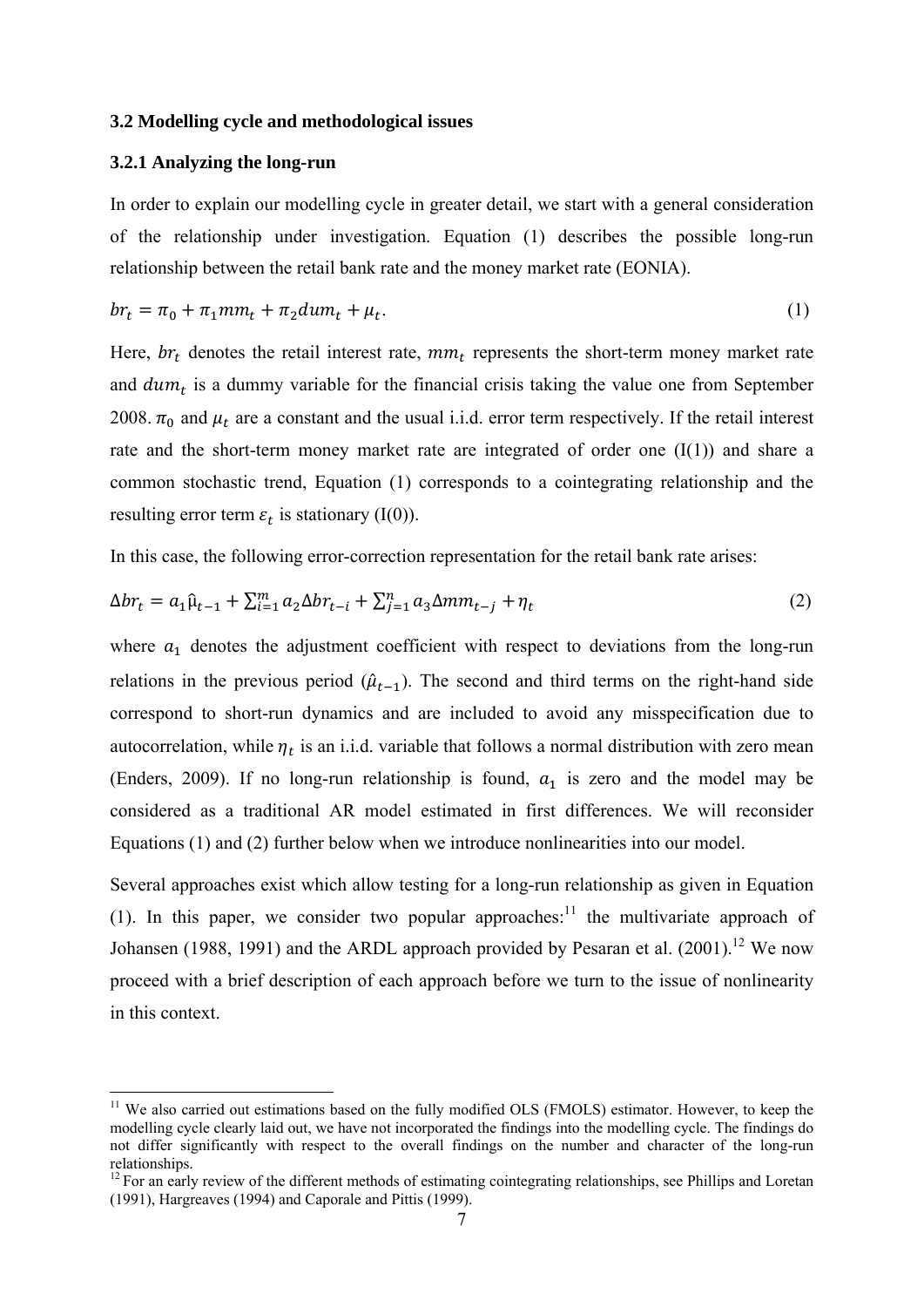Starting with the approach of Pesaran et al. (2001), it is useful to modify Equation (2) as follows

$$
\Delta br_t = \alpha_0 + \alpha_1 br_{t-1} + \alpha_2 mm_{t-1} + \alpha_3 dum_{t-1} + \sum_{i=1}^m \beta_i \Delta br_{t-i} + \sum_{j=0}^n \gamma_j \Delta mm_{t-j} + \sum_{k=0}^p \delta_k \Delta dum_{t-k} + \varepsilon_t
$$
\n(3)

The test for cointegration then corresponds to the null hypothesis  $\alpha_1 = \alpha_2 = \alpha_3 = 0$ . For this approach, Pesaran et al. (2001) tabulate critical value bounds for the two border cases where all time series are either  $I(0)$  or  $I(1)$ . Evidence for a long-run relationship among the variables is delivered if the test statistic exceeds the upper critical value. In the case of a value between the critical bounds the test is inconclusive and if it falls below the lower critical value there is no evidence of cointegration. To obtain the long-run coefficients in the case of cointegration, we normalize on the retail rate. Accordingly, the long-run PT coefficients are calculated from Equation (3) as  $\pi_0 = -\frac{\alpha_0}{\alpha_1}, \pi_1 = -\frac{\alpha_2}{\alpha_1}$  and  $\pi_2 = -\frac{\alpha_3}{\alpha_1}$ .

The second approach we consider is the multivariate cointegration test by Johansen (1988), which draws upon the vector autoregressive representation (VAR)

$$
\Delta Y_t = \Pi Y_{t-1} + \Gamma(L)\Delta Y_{t-l} + \Phi D_t + \varepsilon_t \tag{4}
$$

The vector  $Y = (br_t, mm_t)$  contains the retail interest rate and the short-term money market rate. The non-stationary behaviour is accounted for by a reduced rank  $(r < p)$  restriction of the long-run level matrix Π, which can be decomposed into two  $r \times p$  matrices  $\alpha$  and  $\beta'$ ( $\Pi = \alpha \beta'$ ). β' gives the coefficients of the r long-run relations, while  $\alpha$  contains the adjustment coefficients describing the reaction of each variable to disequilibria in the  $r$  longrun relations given by the  $r \times 1$  vector β'  $Y_{t-1}$ . The deterministic components are given by the  $(p \times 1)$  vector  $\Phi D_t$ , while  $\varepsilon_t$  describes an independent and identically distributed error term (Juselius, 2006). The deterministic terms also include a shift dummy variable. This has been included to account for extraordinary effects in the long-run relationship stemming from the recent crisis as described at the end of the previous section. Juselius (2006) applies a similar setting when accounting for specific events in the context of monetary policy. The term  $Γ(L)ΔY<sub>t-1</sub>$  describes the short-run dynamics of the model, which will not be explicitly considered in the following, since we focus on a nonlinear short-run model at a later stage of the analysis. To identify the number of cointegrating relations  $r$  we rely on the trace test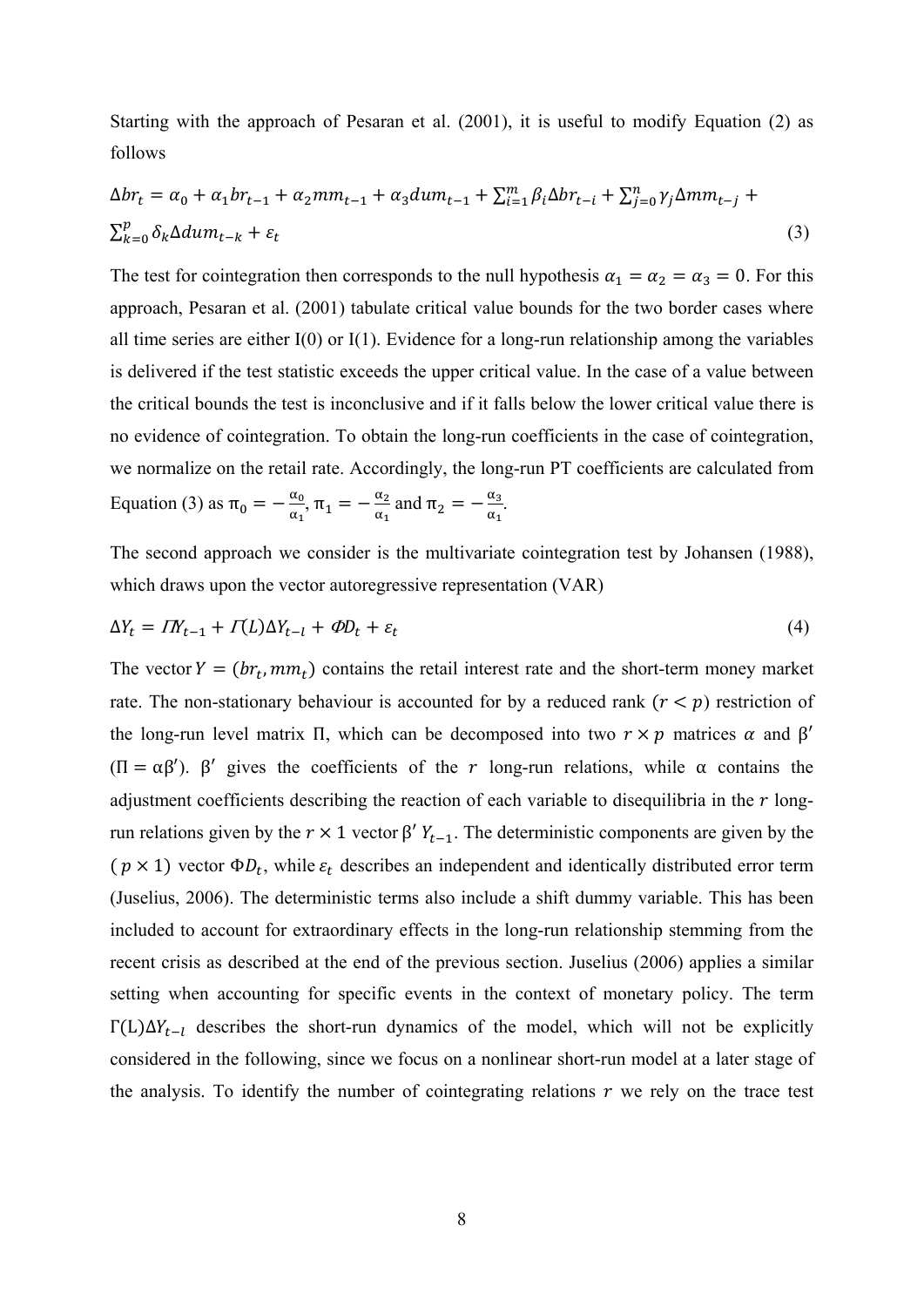developed by Johansen  $(1988)$ <sup>13</sup>. The results reported in the following correspond to the standard configuration of the test. If the Bartlett correction for small samples described in Juselius (2006) is applied, the character of the findings does not change to a significant degree.

#### **3.2.2 Asymmetric short-run dynamics**

Regardless of the choice of the two cointegration techniques, it is useful to allow for asymmetric adjustment when analyzing the resulting short-run and error correction dynamics. In contrast to previous studies, $14$  we adopt a smooth transition instead of a threshold model, since the first offers a more realistic setting, in our view. More precisely, we modify Equation (3) as follows:

$$
\Delta br_{t} =
$$
  
\n
$$
\tau_{1,t}\hat{\varepsilon}_{t-1} + \sum_{k=1}^{o} \alpha_{1k} \Delta br_{t-i} + \sum_{i=0}^{m} \beta_{1i} \Delta mm_{t-i} + F(z_{t}, \gamma, c) (\tau_{2,t}\hat{\varepsilon}_{t-1} + \sum_{l=1}^{p} \alpha_{2l} \Delta br_{t-l} + \sum_{j=0}^{n} \beta_{2j} \Delta mm_{t-j}) + u_{t}
$$
\n(5)

where  $F(z_t, \gamma, c)$  is a transition function which ascertains the speed of adjustment and could either be a logistic or an exponential function. The terms  $\alpha_1$  and  $\beta_1$  correspond to the lower regime, while  $(\alpha_1 + \alpha_2)$  and  $(\beta_1 + \beta_2)$  belong to the upper regime of the adjustment process (van Dijk et al., 2002). Hence, Equation (5) can be described as a nonlinear error correction framework.

Although a logistic and an exponential formulation are closely related, they refer to different kinds of dynamics. If  $F(z_t, \gamma, c)$  is a bounded continuous logistic transition function that lies between 0 and 1, the following form arises:

$$
F(z_t, \gamma, c) = [1 + \exp(-\gamma(z_t - c)/\sigma_{zt})]^{-1} \text{ with } \gamma > 0,
$$
\n(6)

where  $z_t$  indicates the transition variable,  $\sigma_{zt}$  represents its standard deviation,  $\gamma$  denotes a slope parameter and  $c$  is a location parameter. The normalization by the standard deviation is necessary to obtain a scale-free smoothness parameter (Teräsvirta, 1998). The logistic function increases monotonically from 0 to 1 as the transition variable increases. Since,  $F(z_t, \gamma, c) \to 0$  as  $z_t \to -\infty$  and  $F(z_t, \gamma, c) \to 1$  as  $z_t \to +\infty$ , the lower (upper) regime is

<u>.</u>

<sup>&</sup>lt;sup>13</sup> The idea of the test is to separate the eigenvalues  $\lambda_i$ , i = 1 ... r, which correspond to stationary relations, from those eigenvalues  $\lambda_i$ , i = r + 1 …., p which belong to non-stationary eigenvectors. The test statistic of the corresponding likelihood test, the so-called trace test, is given by  $trace(r) = -T \sum_{i=r+1}^{p} log(1 - \hat{\lambda}_i)$ .

Under the null hypothesis of  $(p - r)$  unit roots,  $\lambda_i$ ,  $i = (r + 1 ..., p)$  should behave like random walks and the test statistic should be small. Starting with the hypothesis of full rank, the number of cointegrating relations is determined using a top-bottom procedure until the null cannot be rejected (Juselius, 2006).

<sup>&</sup>lt;sup>14</sup> For example, Sander and Kleimeier (2004, 2006) use models with a sharp cut-off.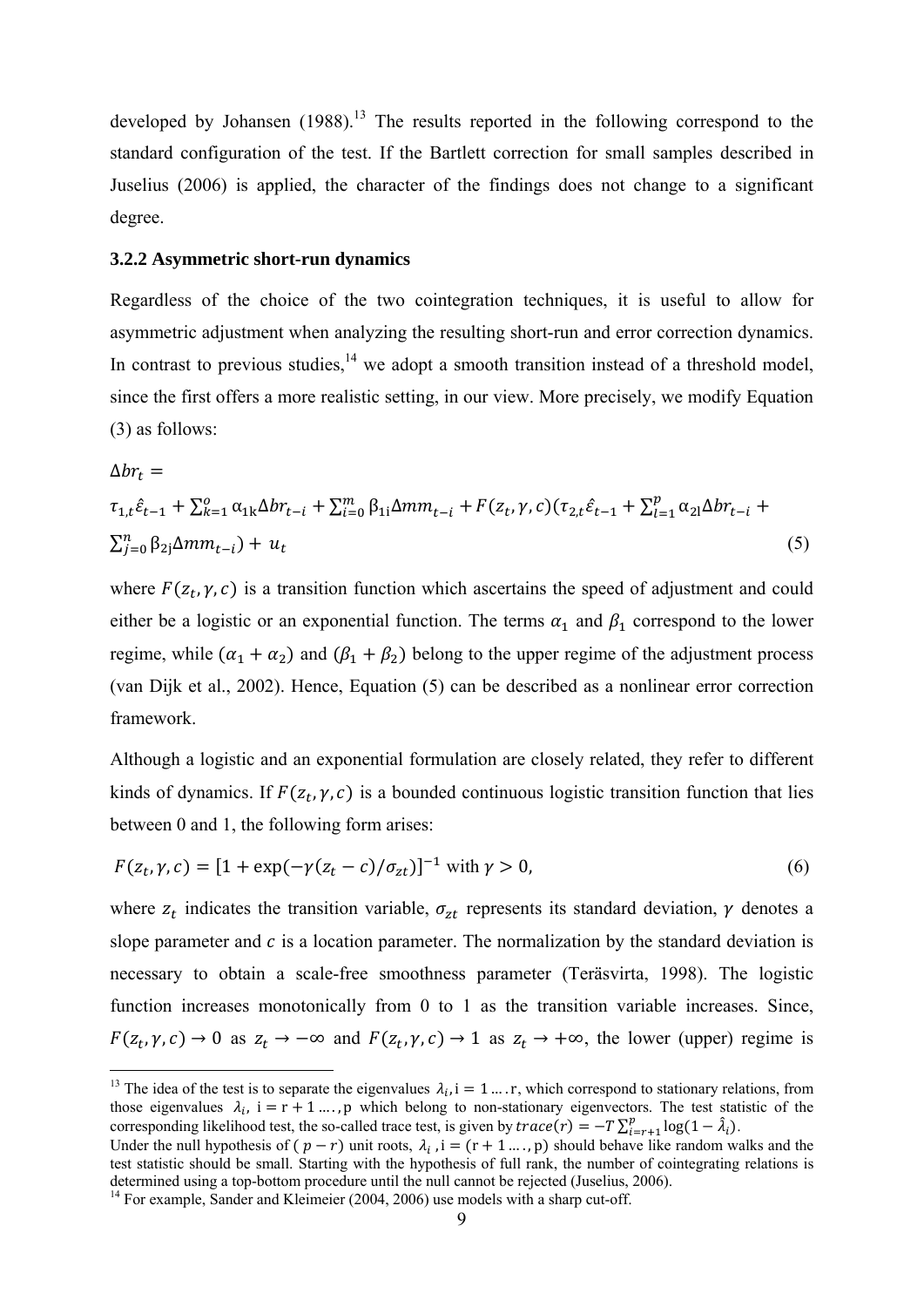associated with negative (positive) values of the transition variable relative to the location parameter c. If  $z_t = c$  Equation (2) reduces to the linear model given by Equation (3) with  $\alpha = \alpha_1 + 0.5\alpha_2$  and  $\beta = \beta_1 + 0.5\beta_2$ . The slope parameter  $\gamma$  determines the speed of the transition between the extreme regimes (Teräsvirta, 1994).

Turning to the second configuration,  $F(z_t, \gamma, c)$  may also be approximated by a bounded continuous exponential transition function which lies between 0 and 1:

$$
F(z_t, \gamma, c) = 1 - \exp(-\gamma(z_t - c)^2/\sigma_{zt}) \text{ with } \gamma > 0.
$$
\n<sup>(7)</sup>

The exponential transition function (7) is symmetrically inverse-bell-shaped ( $F(z_t, \gamma, c) \rightarrow 1$ for  $z_t \rightarrow \pm \infty$ ), so that an adjustment for deviations of the basis above and below the threshold  $c$  is symmetric as opposed to the logistic function, and the parameter  $\gamma$  again determines the smoothness of the transition, with lower absolute values implying slower transition (Taylor et al., 2001).

An important choice is the identification of an adequate transition variable, which is required to be stationary. In the following, we use the change of the EONIA as the transition variable. This choice is intuitive, as it allows for asymmetries stemming from positive and negative (LSTR) or small and large (ESTR) EONIA changes. An alternative specification would be to use the size of deviations from the established long-run relation or time as the transition variable. However, such a setting is not possible when no cointegration is found and also seems less attractive in terms of a straightforward interpretation. As a first step, we test for nonlinearity and choose the most adequate transition function in terms of lags for  $\Delta mm_{t-1}$  by relying on a Lagrange multiplier (LM) test, introduced by Luukkonen et al. (1988). As a starting point, consider the following third-order Taylor approximation of the transition function (Teräsvirta, 1998, Franses and van Dijk, 2000):<sup>15</sup>

$$
\Delta br_t = \varphi_0(a_{1,t}\hat{\varepsilon}_{t-1} + \Delta br_{t-1} + \Delta mm_{t-1}) + \varphi_1(a_{1,t}\hat{\varepsilon}_{t-1} + \Delta br_{t-1} + \Delta mm_{t-1})z_t +
$$
  

$$
\varphi_2(a_{1,t}\hat{\varepsilon}_{t-1} + \Delta br_{t-1} + \Delta mm_{t-1})z_t^2 + \varphi_3(a_{1,t}\hat{\varepsilon}_{t-1} + \Delta br_{t-1} + \Delta mm_{t-1})z_t^3 + \varepsilon_t
$$
 (8)

The first test corresponds to the question of whether a nonlinear framework is adequate or not by testing whether the higher order terms are significant (Teräsvirta, 1998).

$$
H_{01}: \varphi_1 = \varphi_2 = \varphi_3 = 0
$$

1

<sup>&</sup>lt;sup>15</sup> In the case of small samples in combination with a large number of explanatory variables, F versions of the LM test statistics are preferable (Teräsvirta, 1998, van Dijk et al., 2002).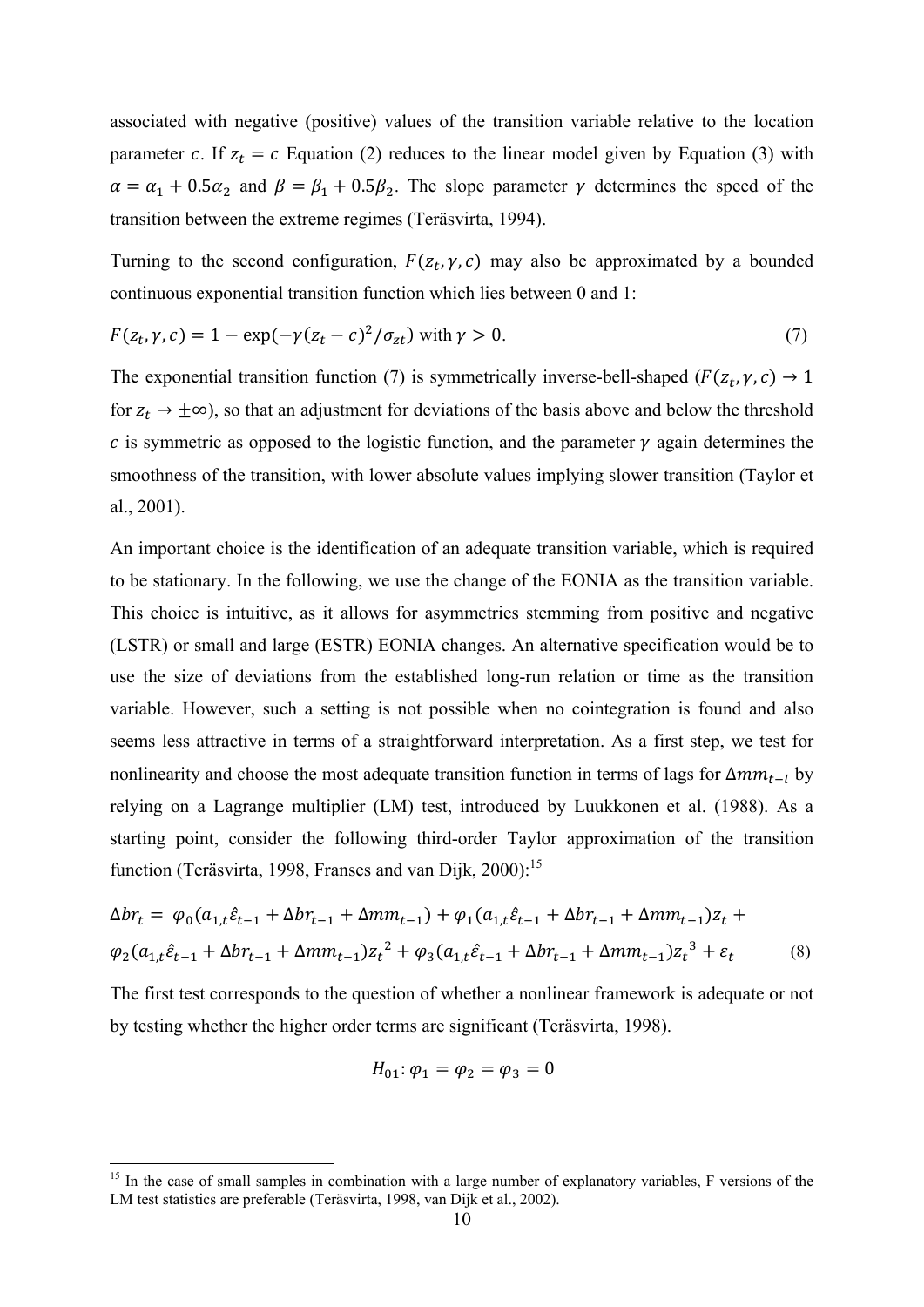The test statistic has a  $\chi^2$  distribution with three degrees of freedom (Teräsvirta, 1998). If the null is rejected, three further tests allow us to determine whether an exponential or a logistic transition function is more adequate (Granger and Teräsvirta, 1993; Teräsvirta, 1998; van Dijk et al., 2002).

$$
H_{04}: \varphi_3 = 0,
$$
  
\n
$$
H_{03}: \varphi_2 = 0 | \varphi_3 = 0,
$$
  
\n
$$
H_{02}: \varphi_1 = 0 | \varphi_2 = \varphi_3 = 0.
$$
  
\n(9)

If the rejection of  $H_{03}$  is the strongest in terms of the largest test statistic, the ESTR model should be chosen, otherwise the LSTR model should be preferred (Teräsvirta, 1994).<sup>16</sup>

#### **3.2.3 The overall modelling cycle**

The modelling cycle we adopt, based on the previous considerations, is illustrated in Figure 1. As previously mentioned, the short-term money market rate  $mm_t$  is integrated of order one  $(I(1))$ , while the retail rates are either stationary or also integrated of order one. Bearing these findings in mind, the first distinction to be made is whether the pair under investigation is both integrated of order one or whether this is only the case for the short-term money market rate. In the first case, we start by testing for a long-run relationship based on the procedures of both Johansen (1988, 1991) and Pesaran et al. (2001). If both tests detect cointegration, we rely on the Johansen (1988, 1991) estimates for the error correction framework, since this approach is less restrictive. If only one methodology points to cointegration we adopt the corresponding estimates. If the unit root tests are inconclusive as to whether the retail rate is I(0) or I(1) we prefer the approach of Pesaran et al. (2001), as it is specially designed to handle a combination of I(0) and I(1) variables.

Altogether, it is worth mentioning that the estimates only marginally differ if cointegration is found in both cases. If cointegration is evident in one procedure, we include the long-run estimates into the short-run framework, since the failure to detect a long-run relationship with the other procedure may be attributed to nonlinear adjustment, which may bias downward the speed of adjustment if a linear specification is used (Taylor, 2006).

After analyzing the underlying long-run dynamics, we proceed by testing for nonlinearity in either an error correction or a VAR framework, as given in Equation (5), with  $\tau_{1,t}$  being zero

1

<sup>&</sup>lt;sup>16</sup> See Granger and Teräsvirta (1993) or Teräsvirta (1994) for details.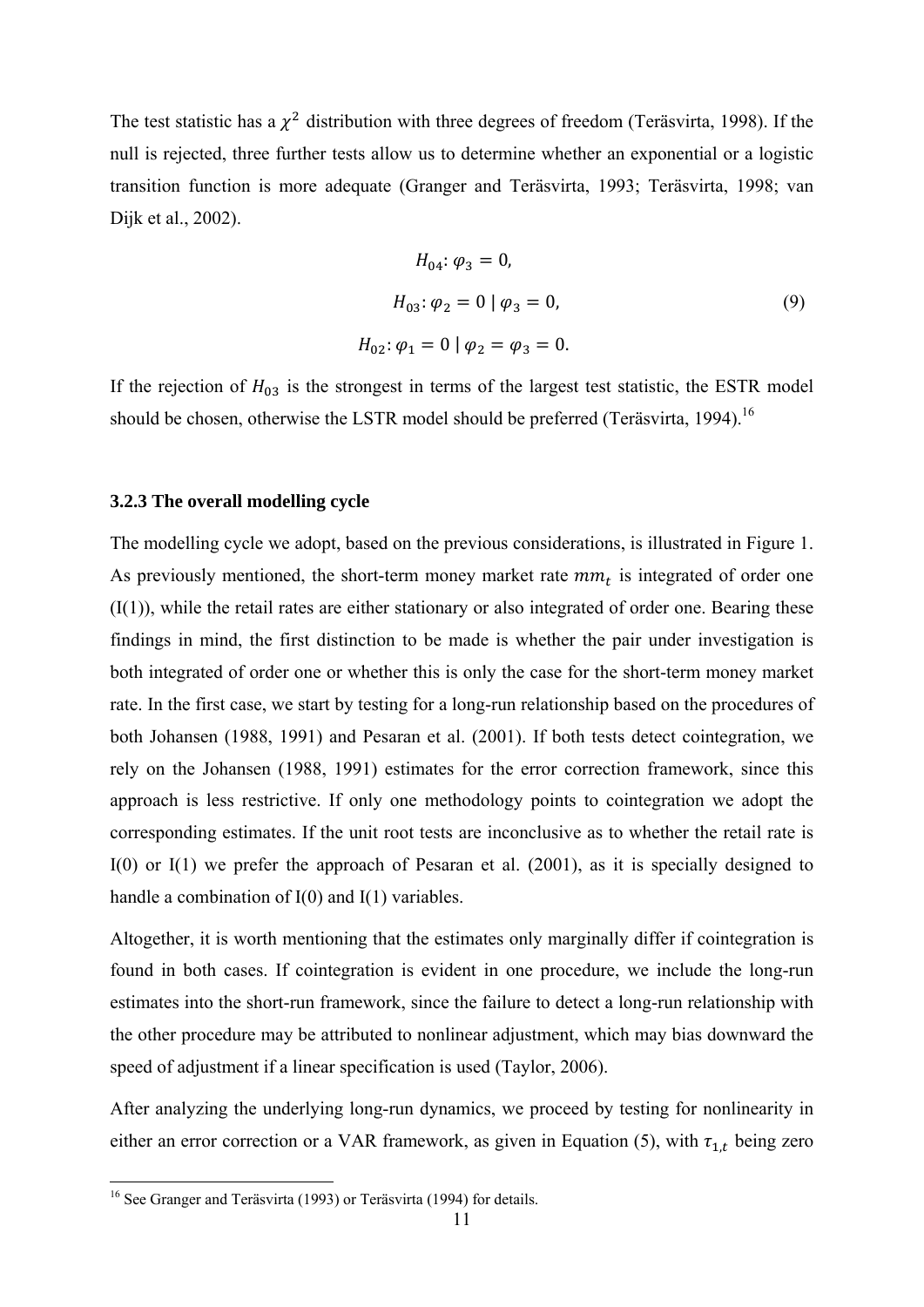in the latter case where no long-run relationship is found in the first step. If evidence for nonlinear adjustment is found, we apply the procedure described above to further distinguish between an ESTR and an LSTR setting before estimating our final model.

# **4. Working hypotheses and estimation results**

To develop an adequate modelling strategy, we now identify different working hypotheses, which are then empirically tested according to the modelling cycle explained in the previous section. We start with the fairly obvious question of whether a long-run relationship between the EONIA and the different retail rates prevails over the long-run.

# *H1: The EONIA and the retail rates are cointegrated.*

As a next step, we would expect that changes in the EONIA transmit to retail market rates even if a complete pass-through is not always detected.

*H2: Retail rates react positively but probably not always proportionally to changes in the EONIA.* 

If H1 and H2 are not rejected, the next question is whether it is possible to identify asymmetries in the interest rate pass-through process.

# *H3: The adjustment of the retail rates to changes in the EONIA or long-run deviations follows a nonlinear path.*

When evaluating the first three hypotheses, an obvious question is whether differences can be traced back to either cross-country differences or different kinds of retail rates.

*H4: The degree of pass-through and asymmetry varies with respect to countries or retail interest rates.* 

The empirical results are summarized in Tables 1-4 according to the chosen model class. It is first worth mentioning that most retail interest rates are integrated of order one. When carrying out the tests for cointegration, the choice of the lag length was based on tests for autocorrelation, ARCH-effects and the Schwarz information criterion.<sup>17</sup> For each passthrough model we estimate Equation (3) with a maximum lag length of twelve months for each variable when applying the ARDL approach.

Tables 1 to 4 about here

<sup>1</sup>  $17$  According to Rahbek et al. (2002), the results we gain in the following are still robust under the ARCH effects that remain in some cases.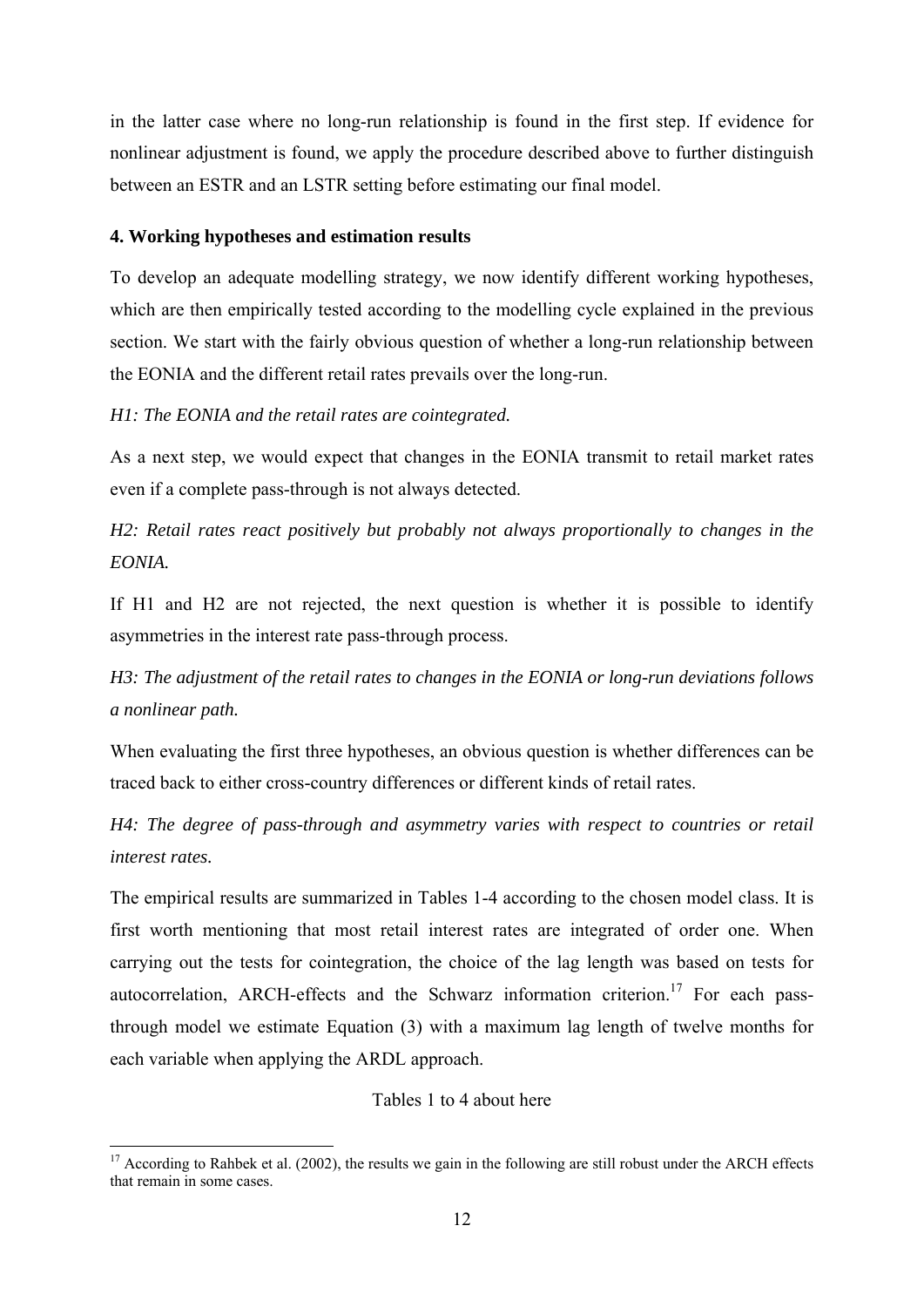Turning to the results of the cointegration test, a long-run relationship between the EONIA and the retail rate is frequently detected, according to the results given in Tables 1 and 2. Table 5 summarizes the overall findings concerning the long-run coefficients in relation to countries and interest rates. It also shows which interest rates have not been analyzed due to a lack of data availability.

# Table 5 about here

The established relationship between the retail bank rate and the money market rate generally matches theoretical predictions, with both variables always being positively correlated in the case of linear cointegration (Table 1). This is also true in the case of nonlinear cointegration (Table 2), where a negative coefficient is only observed for one interest rate in Germany and Spain, a finding which may be attributed to the nonlinear adjustment process. In all other cases the significant values for  $\pi_1$  always display a positive relationship and mostly range from 0 to 1. However, in order to test H2, we analyze whether a strictly proportional passthrough mechanism holds by testing  $\pi_1 = 1$  based on a likelihood ratio procedure suggested by Juselius (2006) in the Johansen (1988, 1991) framework and an F-test in the framework of Pesaran et al. (2001). The findings show that this restriction is frequently rejected for most interest rates, which points to an imperfect PT in the long-run. For example, for Belgium the hypothesis of a complete PT is rejected in each case. Similarly, the hypothesis is rejected in five out of seven cases for Germany. The country in which the PT seems to be most complete or even more than complete is Spain. There, in only one case out of eight is the hypothesis of a complete PT rejected. There are even cases where the PT turns out to be significantly greater than one. Generally, the finding of an incomplete PT may in many cases be attributed to the short sample under investigation, nonlinear adjustment patterns or the impact of the recent crisis. Altogether, H1 and H2 cannot be rejected, since a long-run relationship is frequently detected and the PT is incomplete in the majority of cases. Hence, a preliminary finding is that the long-run relationship between EONIA and retail rates is frequently found for the comparably small period under investigation.

As a next step we put the issue of asymmetric adjustment under closer scrutiny. Table 6 provides a general overview of the findings with respect to evidence of nonlinearity.

# Table 6 about here

The detailed findings concerning the nonlinearity of coefficients are given in Tables 2 and 4. The overall results obtained by the test for nonlinearity show that the null hypothesis of linearity is rejected in most cases. In addition, the LSTR specification is chosen ahead of an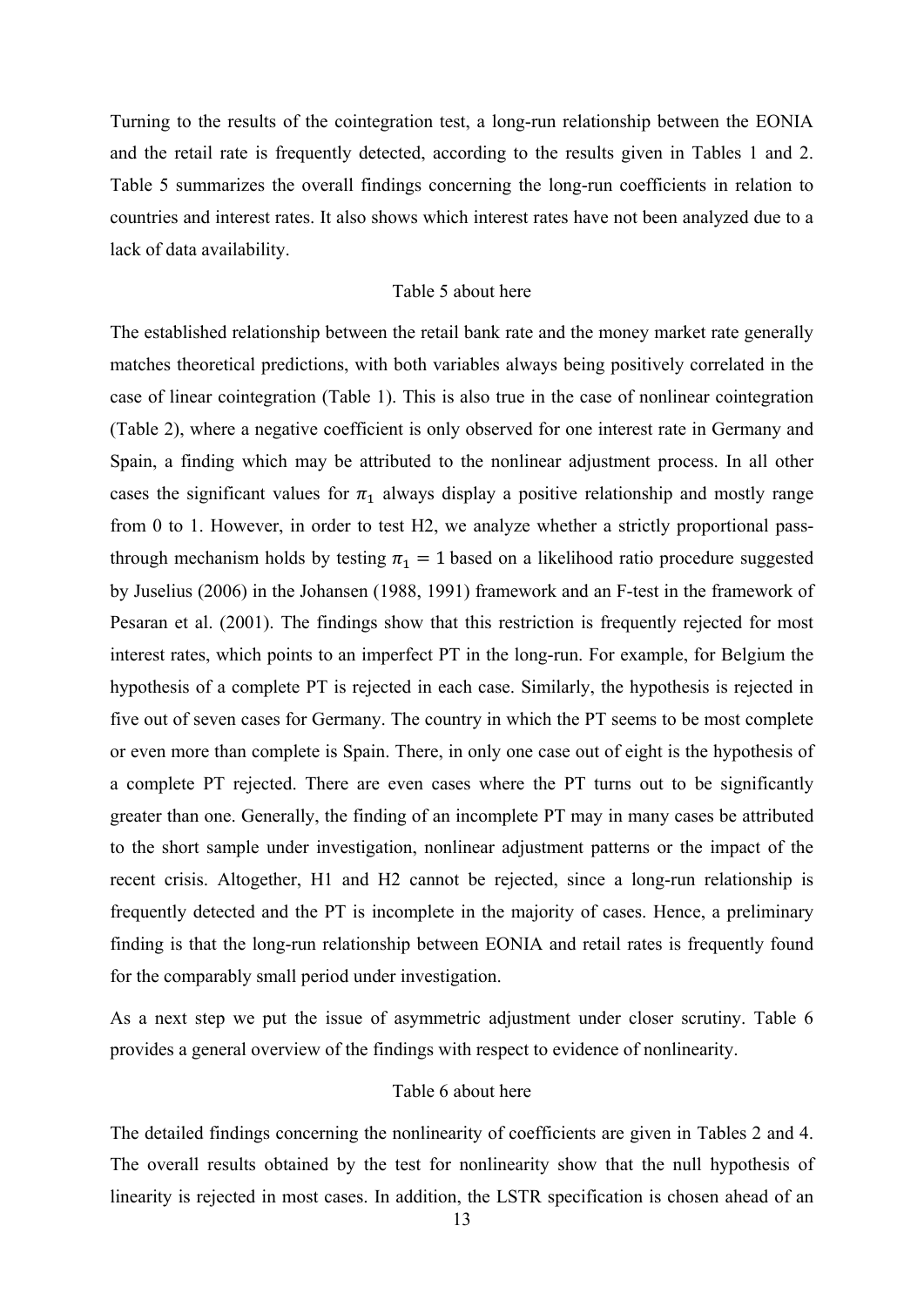ESTR model in nearly all cases, pointing to asymmetries stemming from positive or negative changes in interest rates. Hence, H3 cannot be rejected. The results of the nonlinear estimation in both Table 2 and Table 4 clearly indicate that the IRPT mechanism works much more efficiently in the first regime, where the direct impact of EONIA changes on the retail rates ( $\beta_{1i}$  in Equation (5)) as well as the adjustment towards long-run equilibrium ( $\tau_{1,t}$  in Equation (5)) is faster. Since the EONIA serves as a transition variable, the first regime corresponds to decreasing interest rates, while the second refers to an increase in interest rates in cases of LSTR configuration. Hence, the pass-through mechanism and the adjustment to disequilibria occur faster if interest rates decrease, which is good news for borrowers. These findings may be related to an advanced banking competition or lower costs of monitoring credit rates, which does not allow for a direct transmission of higher interest rates. This part of our results is at odds with those of Mojon (2000). However, his results are based on data obtained prior to 2000, which might explain the differences.

The evaluation of hypothesis H4 is the most demanding task in our context, since identifying cross-country differences or differences in maturities of credit rates demands a careful comparison of the results. According to our synthesis of the long-run relationships in Table 5, cointegration is found in at least 70 percent of all cases for most economies. On the one hand, in Greece a long-run relationship is only detected in one out of six cases. Thus, the Greek interest cycle seems to differ considerably from the EMU cycle. Furthermore, the long-run PT coefficient even enters with the wrong sign. For Luxemburg and Ireland, a long-run relationship is found in two out of four cases. On the other hand, for countries which are typically referred to as core EMU countries, like Austria, Belgium or Germany, cointegration is much more evident, which points to a much more synchronous interest cycle. This finding highlights the fact that conversion in EMU still has not finished and that substantial differences remain.

When averaging the long-run PT coefficients by country, it is apparent that the average PT in Belgium, France and Germany of about 0.35-0.45 is only half as large as that in Austria, Finland, Ireland, Luxembourg and Spain.

With respect to the duration of interest rates, two important implications arise. First, the relative frequency with which cointegration is detected is higher for short-term interest rates than for long-term interest rates. Furthermore, cointegration is especially evident for other lending and to a somewhat lesser extent for credits for house purchases. Secondly, the degree of pass-through related to the long-run coefficient is also higher on average for interest rates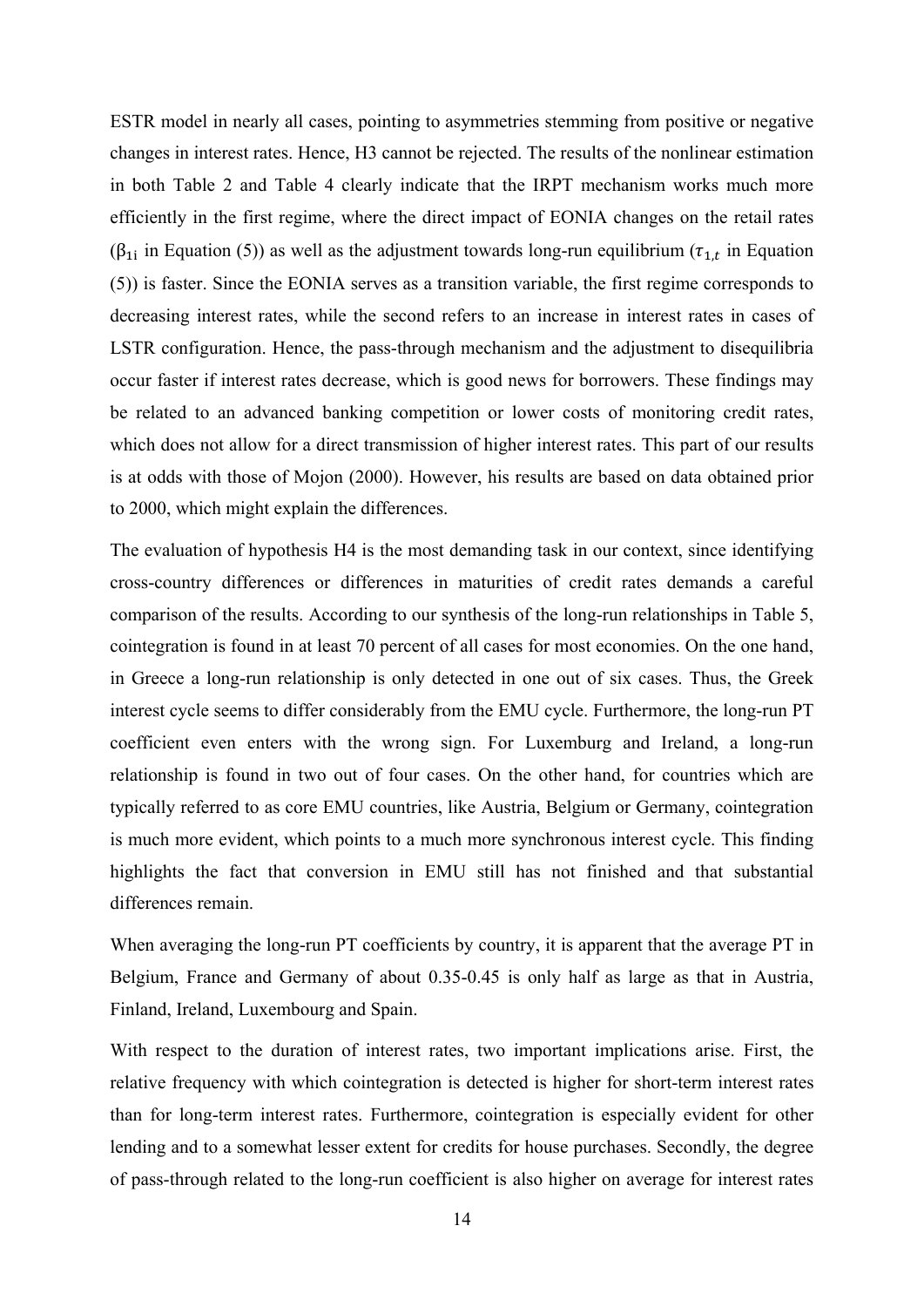with a shorter duration. Both patterns are intuitively plausible, since long-term interest rates also reflect additional factors such as inflationary expectations. Regarding the short-run PT, our results suggest that it is incomplete in most cases. This can be justified, for example, by menu costs or short-run disturbances (Golosov and Lucas, 2007, as the seminal reference). However, there does not seem to be such a clear pattern compared with the long-run PT. Neither does there seem to be a declining short-run PT by maturity or country-specific properties. But in many cases, the short-run PT is weaker compared to the long-run effect. Turning to the degree of asymmetries, a nonlinear pattern in terms of ESTR or LSTR models is slightly more frequently observed than a long-run relationship, which points to the fact that asymmetries are also observed if cointegration is not found. No clear pattern arises with respect to nonlinearity and the duration of interest rates. Overall, the ambiguous results for the short-run may, as concerns countries and interest rates, be explained by the short-run volatility of interest rates and further determinants such as fundamental factors.

#### **5. Conclusion**

This study has analyzed the interest rate pass-through from money market to various loan rates for up to twelve countries of the European Monetary Union between 2003 and 2011. Applying various cointegration techniques, we first tested for a long-run relationship between loan rates and the EONIA**,** before allowing for asymmetric short-run adjustment. Our results, based on completely harmonized data, point to considerable differences in the size of the pass-through with respect to either different loan rates or countries. In the majority of cases, the pass-through is incomplete and the dynamics of loan rate adjustment are different for reductions and rises in money market rates. The relative frequency with which cointegration is detected is higher for short-term than long-term interest rates. The degree of pass-through according to the long-run coefficient is also higher on average for loan rates with shorter maturity. On the country level, Greece in particular stands out. While for most of the countries under study there is a long-run relationship between retail rates and the short-term money market rate, in Greece cointegration is found only in one out of six cases. With regard to the extent of the PT, it is on the one hand Spain which seems to have the most complete or even more than complete PT, while on the other hand we have Belgium and Germany, where the hypothesis of a complete PT is most often rejected.

To sum up, our results confirm the findings of, for example, de Bondt (2002, 2005) or Sander and Kleimeier (2006), that the interest rate pass-through mechanism is characterized by considerable cross-country variation and that it is difficult to identify a clear pattern. This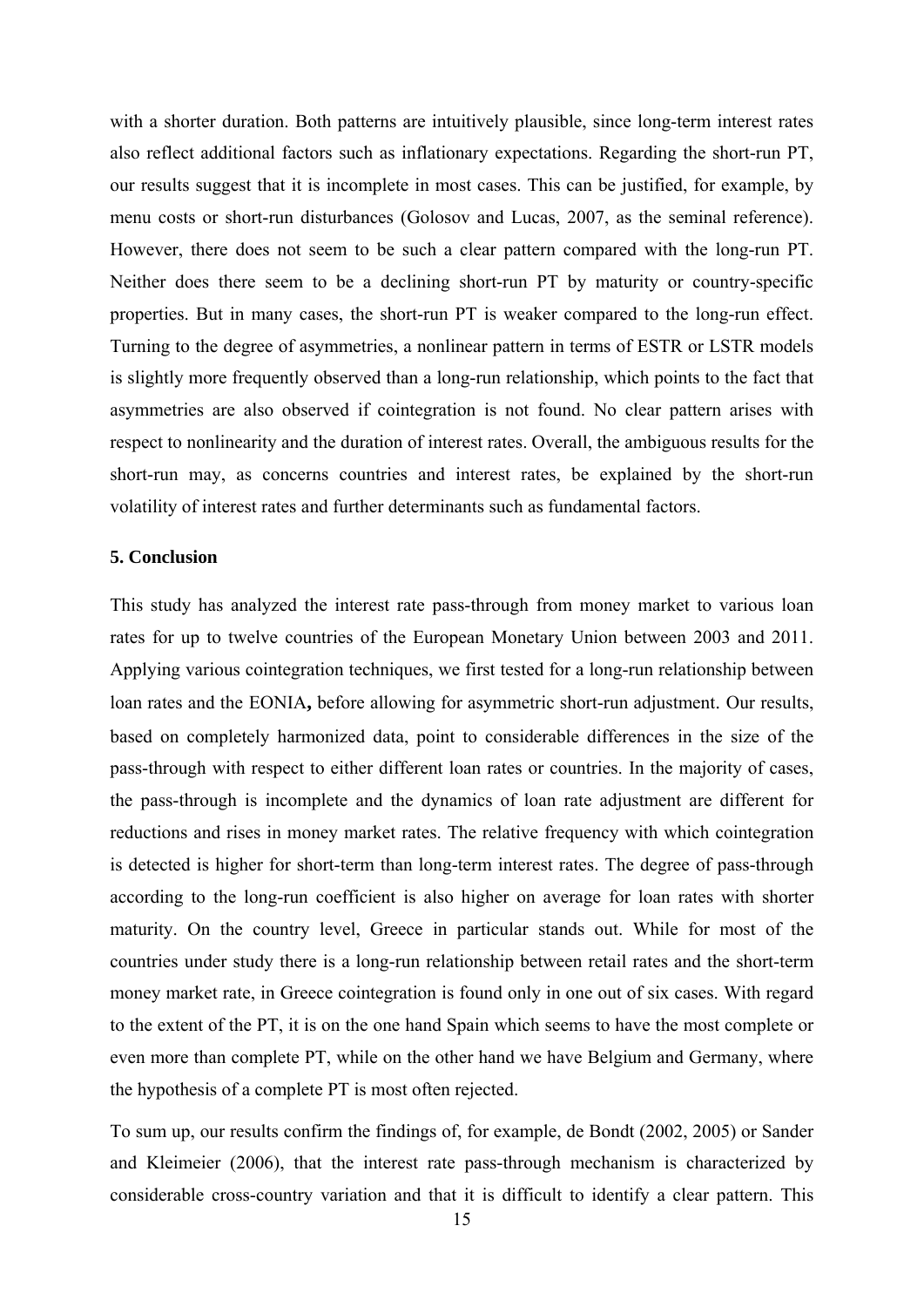conclusion holds even when using harmonized data, as in this investigation. A possible caveat is that our findings correspond to a comparably short period of time, owing to the fact that harmonized data are only available from 2003.

## **References**

- Angeloni, I. and Ehrmann, M. (2003): Monetary Transmission in the Euro Area: Early Evidence, Economic Policy, Vol. 18, 469-501.
- Caporale, G. M. and Pittis, N. (1999): Efficient Estimation of Cointegration Vectors and Testing for Causality in Vector Autoregressions, Journal of Economic Surveys, 13(1), 1- 35.
- Chionis, D. P. and Leon, C. A. (2006): Interest Rate Transmission in Greece: Did EMU Cause a Structural Break?, Journal of Policy Modeling 28, 453–466.
- Čihák, M., Harjes, T. and Stavev, E. (2009): Euro Area Monetary Policy in Uncharted Waters, IMF Working Paper, 09/185.
- Cottarelli, C. and Kourelis, A. (1994): Financial Structure, Bank Lending Rates, and the Transmission Mechanism of Monetary Policy, IMF Staff Papers, Vol. 41, No. 4.
- De Bondt, G. J. (2002): Retail Bank Interest Rate Pass-Through: New Evidence at the Euro Area Level, Working Paper No. 136.
- De Bondt, G. J. (2005): Interest Rate Pass-Through: Empirical Results for the Euro Area, German Economic Review 6(1), 37–78.
- De Haan, J., Sturm, J.-E. and Toolsema, L. A. (2001): Convergence of Monetary Transmission in EMU New Evidence, CESifo Working Paper No. 465.
- ECB (2009): Recent Developments in the Retail Bank Interest Rate Pass-Through in the Euro Area, ECB Monthly Bulletin, August, 93-105.
- Enders, W. (2009): Applied Econometric Time Series, 3rd Edition, Wiley, Hoboken.
- Engle, R. F., and Granger, C. W. (1987): Co-integration and Error-correction: Representation, Estimation and Testing, Econometrica, 55, 1251-1276.
- Franses, P.H. and Van Dijk, D. (2000): Nonlinear Time Series Models in Empirical Finance, Cambridge University Press, Cambridge.
- Gigineishvili, N. (2011): Determinants of Interest Rate Pass-Through: Do Macroeconomic Conditions and Financial Market Structure Matter?, IMF Working Paper, 11/176.
- Golosov, M., and Lucas. R. E. Jr. (2007): Menu Costs and Phillips Curves, Journal of Political Economy, 115,171-199.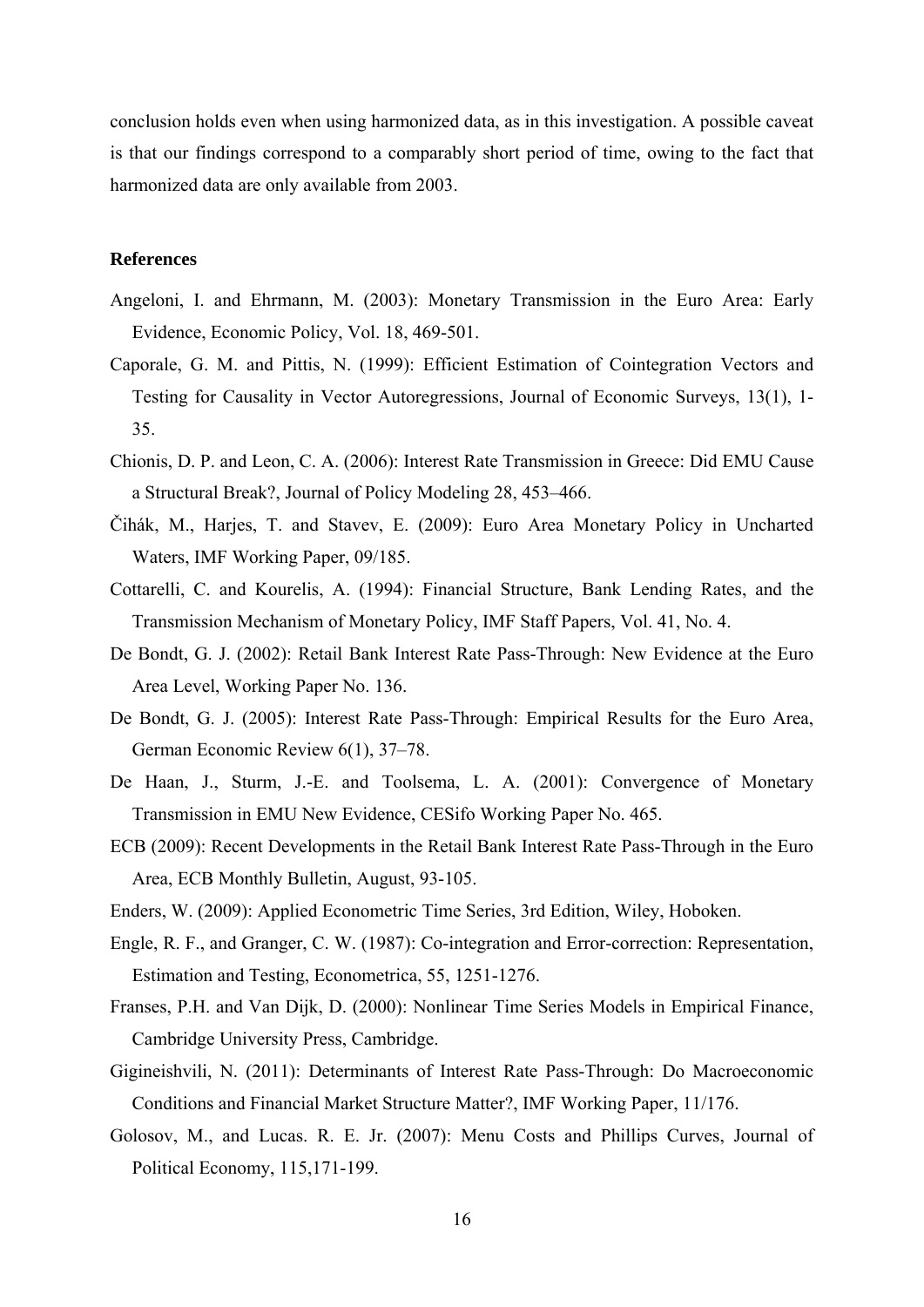- Granger, C. W. J. and Teräsvirta, T. (1993): Modelling Nonlinear Economic Relationships, Oxford University Press, Oxford.
- Gropp, R., Kok Sørensen, C. and Lichtenberger, J.-D. (2007): The Dynamics of Bank Spreads and Financial Structure, Working Paper Series, No. 714.
- Hargreaves, C. (1994): A Review of Methods of Estimating Cointegrating Relationships, in: Hargreaves, C. (ed.), Nonstationary Time Series Analysis and Cointegration, Oxford, 87- 131.
- Hofmann, B. (2006): EMU and the Transmission of Monetary Policy: Evidence from Business Lending Rates, Empirica, No. 33, 209–229.
- Jobst, C. and Kwapil, C. (2008): The Interest Rate Pass-Through in Austria Effects of the Financial Crisis, Monetary Policy & The Economy Q4/08.
- Johansen, S. (1988): Statistical Analysis of Cointegration Vectors, Journal Of Economic Dynamics and Control, 12(2-3), 231-254.
- Johansen, S. (1991): Estimation and Hypothesis Testing of Cointegrated Vectors in Gaussian Vector Autoregressive Models, Econometrica, 59(6), 1551-1580.
- Juselius, K., (2006): The Cointegrated VAR Model: Econometric Methodology and Macroeconomic Applications, Oxford University Press, Oxford.
- Karagiannis, S., Panagopoulos, Y. and Vlamis, P. (2010): Interest Rate Pass-Through in Europe and the US: Monetary Policy After the Financial Crisis, Journal of Policy Modeling 32, 323–338.
- Kwapil, C. and Scharler (2010): Interest Rate Pass-Through, Monetary Policy Rules And Macroeconomic Stability, Journal of International Money and Finance 29, 236–251.
- Kok Sørensen, C. and Werner, T. (2006): Bank Interest Rate Pass-Through in the Euro Area a Cross Country Comparison, Working Paper Series, No. 580.
- Luukonen, R., Saikkonen, P. and Teräsvirta, T. (1988): Testing Linearity Against Smooth Transition Autoregressive Models, Biometrika, 75, 491-499.
- Mojon, B. (2000): Financial Structure and the Interest Rate Channel of ECB Monetary Policy, European Central Bank, Working Paper No. 40.
- Pesaran, M. H., Shin, Y., and Smith, R. J. (2001): Bounds Testing Approaches to the Analysis of Level Relationships, Journal of Applied Econometrics, 16, 289-326.
- Phillips, P.C.B. and Loretan, M. (1991): Estimating Long-Run Economic Equilibria, Review of Economic Studies, 58(3), 407-436.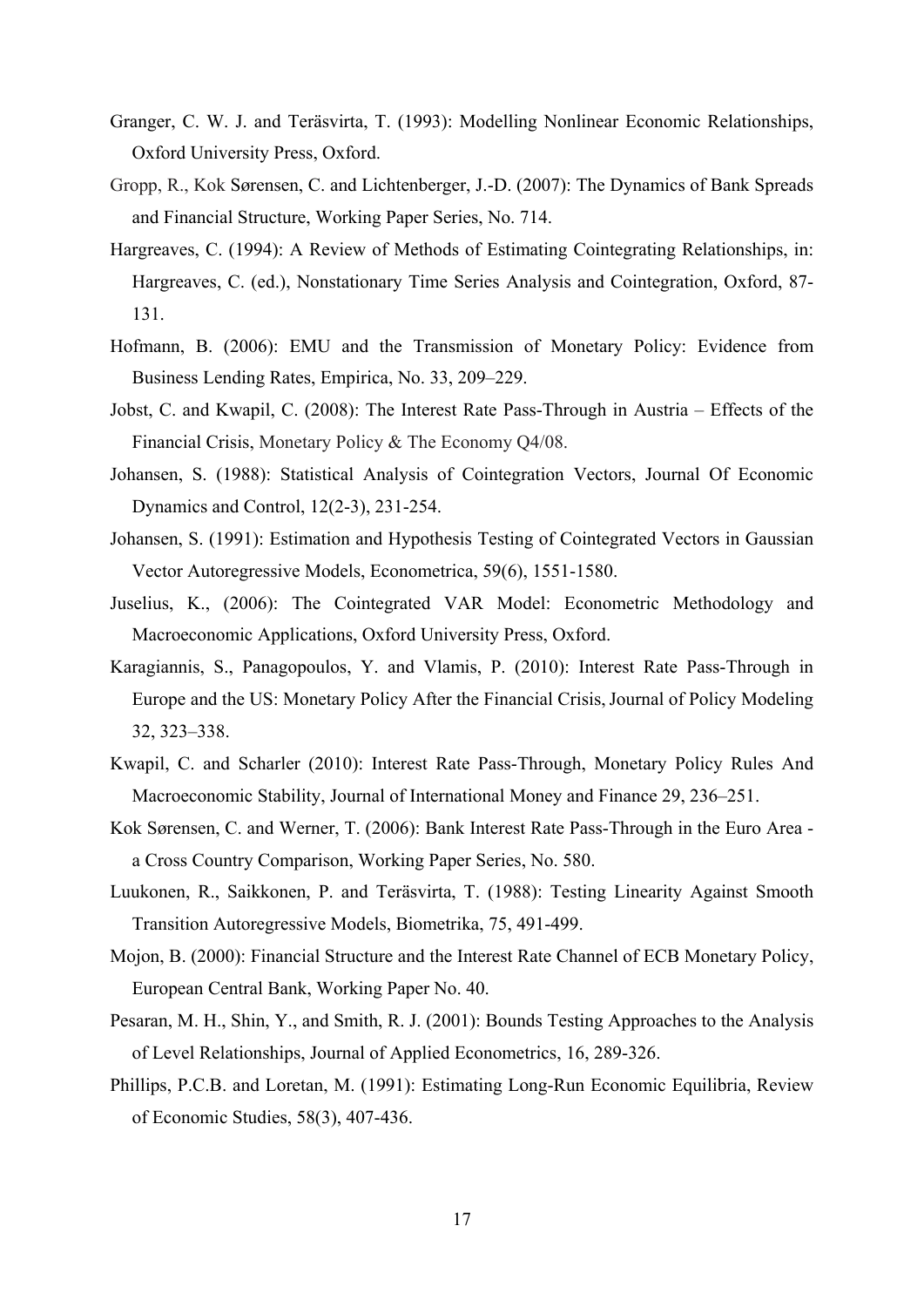- Rahbek, A., Hansen, E. and Dennis, J. G. (2002): ARCH Innovations and Their Impact on Cointegration Rank Testing, Department of Theoretical Statistics, Centre for Analytical Finance, Working Paper No. 22, University of Copenhagen.
- Sander, H. and Kleimeier, S. (2002): Asymmetric Adjustment of Commercial Bank Interest Rates in the Euro Area: An Empirical Investigation into Interest Rate Pass-Through, Kredit und Kapital, Heft 2, 1-32.
- Sander, H. and Kleimeier, S. (2004): Convergence in Euro-Zone Retail Banking? What Interest Rate Pass-Through Tells Us About Monetary Policy Transmission, Competition and Integration, Journal of International Money and Finance, No. 23, 461–492.
- Sander, H. and Kleimeier, S. (2006): Expected Versus Unexpected Monetary Policy Impulses and Interest Rate Pass-Through in Euro-Zone Retail Banking Markets, Journal of Banking & Finance, No. 30, 1839–1870.
- Taylor, M. P., Peel, D. A. and Sarno, L. (2001): Nonlinear Mean-Reversion in Real Exchange Rates, Towards a Solution To The Purchasing Power Parity Puzzles, International Economic Review, 42(4), 1015-42.
- Taylor, M. P. (2006): Real Exchange Rates and Purchasing Power Parity: Mean-Reversion in Economic Thought, Applied Financial Economics, 16(1-2), 1-17.
- Teräsvirta, T. (1994): Specification, Estimation and Evaluation of Smooth Transition Autoregressive Models, Journal of the American Statistical Association, 89(425), 208-218.
- Teräsvirta, T. (1998): Modeling Economic Relationships With Smooth Transition Regressions, in: Giles, D. E. A. (ed.), Handbook of Applied Economic Statistics, New York, 507-552.
- Vajanne, L. (2007): Integration in Euro Area Retail Banking Markets Convergence of Credit Interest Rates, Bank of Finland Research Discussion Papers 27.
- Van Dijk, D., Teräsvirta, T. and Franses, P. H. (2002): Smooth Transition Autoregressive Models - A Survey of Recent Developments, Econometric Reviews, 21(1), 1-47.
- Van Leuvensteijn, M., Kok Sørensen, C., Bikker, J. A. and Van Rixtel, A. (2008): Impact of Bank Competition on the Interest Rate Pass-Through in the Euro Area, Working Paper Series, No. 885.
- Von Borstel, J. (2008): Interest Rate Pass-Through in Germany and the Euro Area, ROME Discussion Paper Series, No.08-05.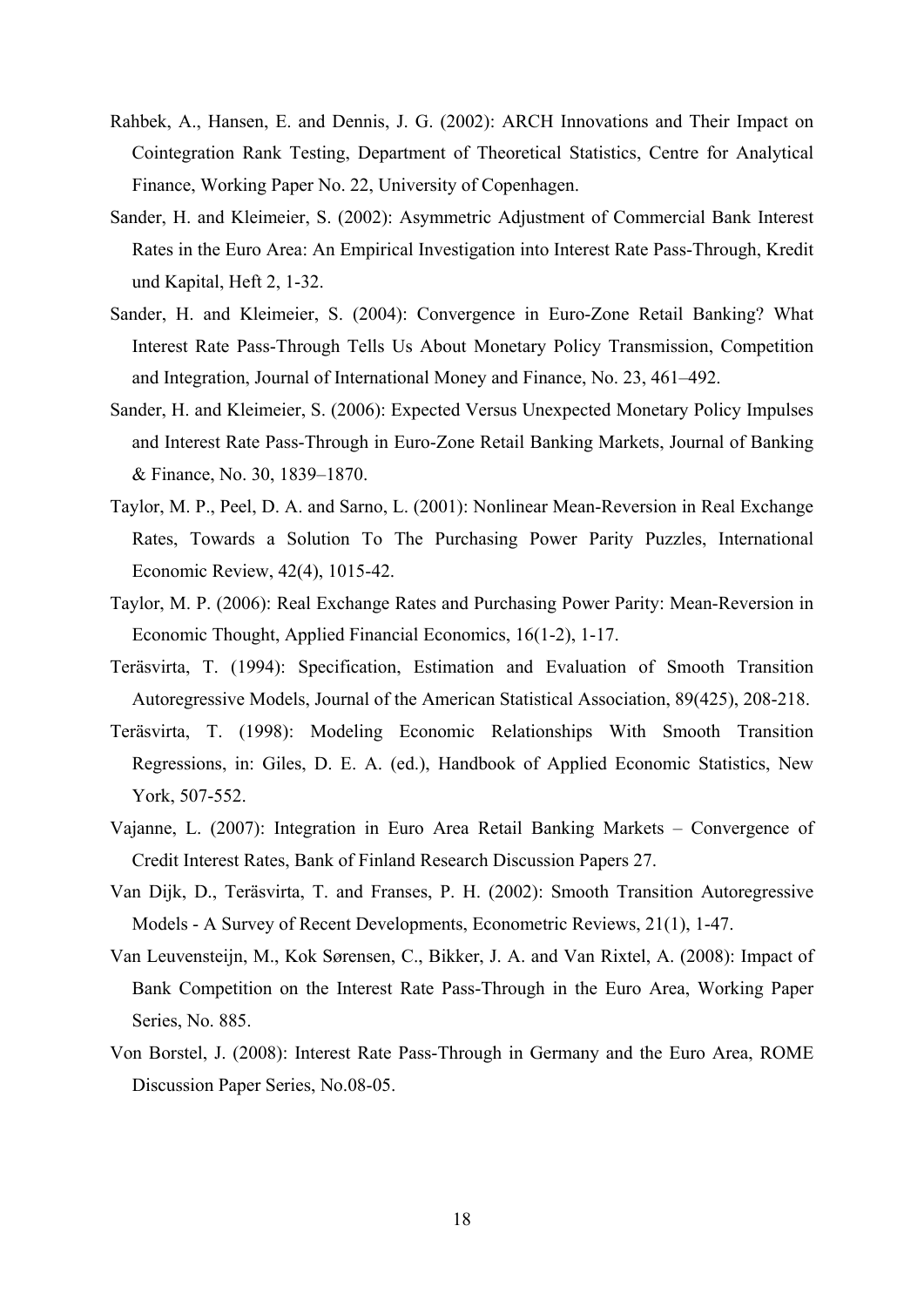# **Table 1: Results for linear cointegration**

| interest rate | Long-run PT<br>coefficient | Constant | Dummy      | Cointegration | complete PT | Short-run PT coefficient | EC-term    | model       |
|---------------|----------------------------|----------|------------|---------------|-------------|--------------------------|------------|-------------|
|               | 0.364                      | 5.726    | $-0.076$   | 42.058***     | 0.000       | $-0.053$                 | $-1.001$   |             |
| brc0_bel      | (8.484)                    | (24.926) | $(-0.671)$ |               |             | $(-0.189)$               | $(-6.649)$ | Johansen    |
|               | 0.004                      | 8.822    | $-0.549$   | $7.831**$     | 0.000       | $-0.277$                 | $-0.746$   | ARDL        |
| brc2_ger      | (0.149)                    | (4.775)  | $(-4.480)$ |               |             | $(-2.453)$               | $(-4.912)$ |             |
|               | 0.477                      | 6.345    | 0.813      | 5.392*        | 0.006       | 0.279                    | $-0.253$   | <b>ARDL</b> |
| brc2_ita      | (3.790)                    | (3.563)  | (3.148)    |               |             | (3.022)                  | $(-4.064)$ |             |
|               | 0.953                      | 0.655    | 0.461      | 36.265***     | 0.169       | 0.054                    | $-0.313$   | Johansen    |
| brh0 fin      | (36.022)                   | (4.657)  | (6.706)    |               |             | (0.520)                  | $(-4.880)$ |             |
|               | 0.861                      | 2.57     | 0.314      | $5.771**$     | 0.135       | 0.197                    | $-0.273$   | ARDL        |
| brh0_ger      | (3.723)                    | (2.846)  | (2.516)    |               |             | (2.668)                  | $(-4.206)$ |             |
|               | 0.957                      | 1.397    | 1.07       | 5.645*        | 0.539       | 0.323                    | $-0.273$   | ARDL        |
| brh0_ire      | (3.360)                    | (2.501)  | (3.652)    |               |             | (3.715)                  | $(-4.167)$ |             |
| brh0 ita      | 1.018                      | 0.869    | 0.539      | 36.724***     | 0.987       | 0.276                    | 0.145      | Johansen    |
|               | (46.544)                   | (7.402)  | (9.326)    |               |             | (3.840)                  | (1.970)    |             |
| brh0_lux      | 0.713                      | 2.486    | $-0.447$   | 48.741***     | 0.000       | 0.032                    | $-0.458$   | Johansen    |
|               | (29.685)                   | (19.013) | $(-6.896)$ |               |             | (0.331)                  | $(-6.964)$ |             |
| brh1_bel      | 0.549                      | 2.886    | 0.599      | $5.620*$      | 0.010       | 0.042                    | $-0.130$   | ARDL        |
|               | (3.914)                    | (3.311)  | (2.481)    |               |             | (0.556)                  | $(-4.152)$ |             |
| brh1 fin      | 0.485                      | 2.884    | 0.026      | 24.17*        | 0.017       | 0.065                    | $-0.239$   | Johansen    |
|               | (5.692)                    | (6.194)  | (0.113)    |               |             | (0.592)                  | $(-3.925)$ |             |
| brh1_ger      | 0.560                      | 3.010    | 0.038      | 5.134*        | 0.012       | 0.149                    | $-0.131$   | ARDL        |
|               | (3.645)                    | (3.173)  | (0.193)    |               |             | (2.820)                  | $(-3.971)$ |             |
|               | 0.917                      | 1.759    | 0.218      | 29.036**      | 0.223       | 0.132                    | $-0.430$   | Johansen    |
| bro0_aut      | (19.198)                   | (6.834)  | (1.727)    |               |             | (0.864)                  | $(-5.022)$ |             |
|               | 0.796                      | 2.077    | $-0.009$   | 24.605*       | 0.000       | 0.363                    | $-0.548$   | Johansen    |
| bro0 ger      | (24.778)                   | (11.898) | $(-0.104)$ |               |             | (2.680)                  | $(-4.726)$ |             |
|               | 0.929                      | 1.586    | $-0.025$   | 7.619**       | 0.146       | 0.458                    | $-0.409$   | ARDL        |
| bro0 lux      | (4.780)                    | (4.232)  | $(-0.222)$ |               |             | (3.738)                  | $(-4.836)$ |             |
|               | 0.806                      | 1.452    | 0.457      |               |             | 0.461                    | $-0.310$   |             |
| bro0 ned      | (3.552)                    | (3.294)  | (2.024)    | 4.780*        | 0.030       | (3.430)                  | $(-3.826)$ | ARDL        |
| bro0 por      | 0.764                      | 5.162    | 0.172      | 7.287**       | 0.121       | 0.032                    | $-0.424$   | <b>ARDL</b> |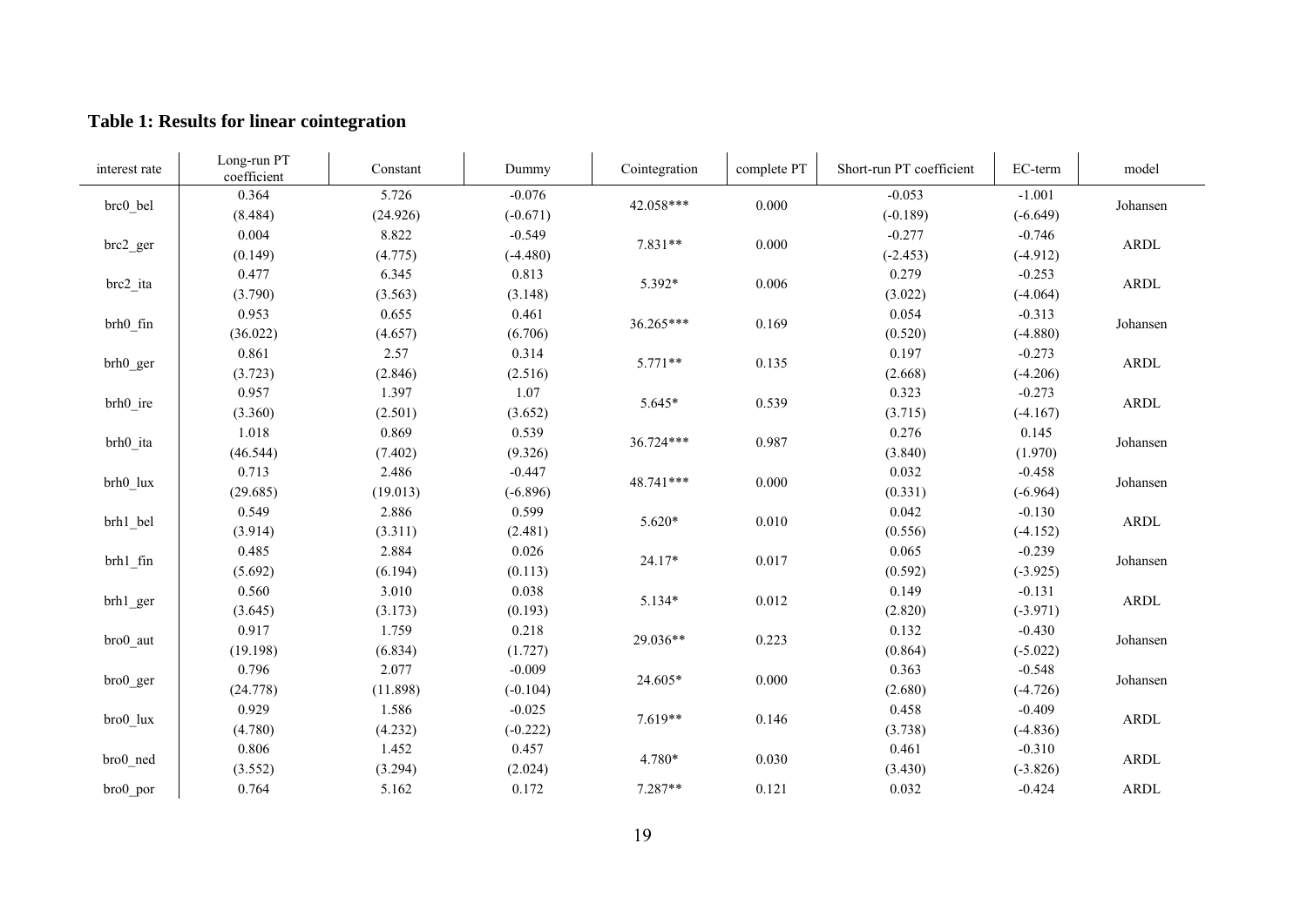|          | (3.658)    | (4.137)  | (0.506)    |             |       | (0.094) | $(-4.728)$ |             |
|----------|------------|----------|------------|-------------|-------|---------|------------|-------------|
|          | 0.742      | 2.564    | 0.655      | $11.764***$ |       | 0.812   | $-0.638$   |             |
| bro1_aut | (5.702)    | (4.859)  | (3.382)    |             | 0.005 | (3.392) | $(-6.006)$ | <b>ARDL</b> |
|          | 0.653      | 2.172    | 0.878      | $30.747**$  |       | 0.412   | $-0.419$   |             |
| bro1_bel | (9.973)    | (6.107)  | (4.992)    |             | 0.015 | (2.580) | $(-4.285)$ | Johansen    |
|          | 0.617      | 2.823    | 0.640      |             |       | 0.329   | $-0.232$   |             |
| bro1_ger | (9.428)    | (7.941)  | (3.644)    | 24.958*     | 0.177 | (3.278) | $(-3.579)$ | Johansen    |
|          | $-0.090$   | 6.155    | $-0.811$   |             |       | 0.167   | $-0.075$   |             |
| bro2_bel | $(-0.861)$ | (10.886) | $(-2.908)$ | 23.263*     | 0.002 | (1.700) | $(-1.910)$ | Johansen    |
|          | $-0.011$   | 6.041    | $-0.903$   |             |       | 0.066   | $-0.071$   |             |
| bro2_ger | $(-0.098)$ | (10.032) | $(-3.045)$ | 25.270*     | 0.007 | (0.740) | $(-2.061)$ | Johansen    |
|          | 0.524      | 3.129    | 0.681      |             |       | 0.261   | $-0.304$   |             |
| bro2_ned | (3.481)    | (2.676)  | (2.089)    | $4.753*$    | 0.044 | (1.690) | $(-3.816)$ | <b>ARDL</b> |

Notes: brc, brh and bro denote loans for consumption, house purchase and other purposes respectively. 0, 1 and 2 stand for the different maturities of up to 1 year, 1-5 years and over 5 years (5-10) years for brh). The values in brackets give the t-values of the coefficients. The column labelled "Cointegration" gives either the trace test (Johansen system approach) or the F-test (ARDL approach) for the null hypothesis of no cointegration against the alternative of at least one cointegrating relationship. Asterisks (\*, \*\*, \*\*\*) denote significance at the 10-, 5- and 1%-levels respectively. The column "complete PT" gives the p-value of a test (LM test in the Johansen system approach and F-test in the ARDL approach) for a long-run PT coefficient equal to one. The last column shows the chosen model. The coefficients are derived from Equations (2) and (3) for the ARDL approach and Equation (4) for the Johansen approach.

| interest rate | Long-run PT<br>coefficient | Constant | Dummy      | Cointegration | complete PT | $\beta_{10}$ | $\beta_{20}$ | $\tau_1$   | $\tau_2$   | $\sim$     | model       |
|---------------|----------------------------|----------|------------|---------------|-------------|--------------|--------------|------------|------------|------------|-------------|
|               | 0.890                      | 2.143    | 1.057      | $26.424**$    | 0.446       | 0.258        | $-0.081$     | $-0.444$   | 0.486      | 1.792      | ARDL,       |
| brc0_aut      | (3.594)                    | (5.982)  | (5.979)    |               |             | (2.497)      | $(-0.558)$   | $(-6.807)$ | (3.598)    | (1.412)    | LSTR        |
|               | $-1.681$                   | 22.198   | $-7.829$   | 27.912**      | 0.769       | $-0.706$     | 1.673        | 0.329      | $-0.642$   | 1.041      | Johansen,   |
| brc0_esp      | $(-2.679)$                 | (6.705)  | $(-4.868)$ |               |             | $(-0.545)$   | (0.688)      | (1.069)    | $(-1.099)$ | (0.999)    | <b>LSTR</b> |
|               | 0.652                      | 3.745    | 1.357      | $5.061*$      | 0.047       | 1.584        | $-0.844$     | $-0.452$   | 0.141      | $-15.057$  | ARDL,       |
| brc0_ire      | (2.816)                    | (3.218)  | (2.850)    |               |             | (3.003)      | $(-0.851)$   | $(-1.020)$ | (0.355)    | $(-0.767)$ | <b>LSTR</b> |
| brc0_ita      | $-0.285$                   | 15.693   | $-3.791$   | 24.619*       | 0.001       | $-0.648$     | 0.429        | $-0.575$   | 0.516      | 469.061    | Johansen,   |
|               | $(-0.989)$                 | (10.063) | $(-4.929)$ |               |             | $(-0.683)$   | (0.378)      | $(-7.350)$ | (6.961)    | (4.366)    | <b>ESTR</b> |
| brc0 por      | 0.396                      | 6.276    | 1.057      | 5.464*        | 0.171       | 0.611        | $-0.732$     | $-0.090$   | 0.002      | 0.559      | ARDL.       |

# **Table 2: Results for nonlinear cointegration**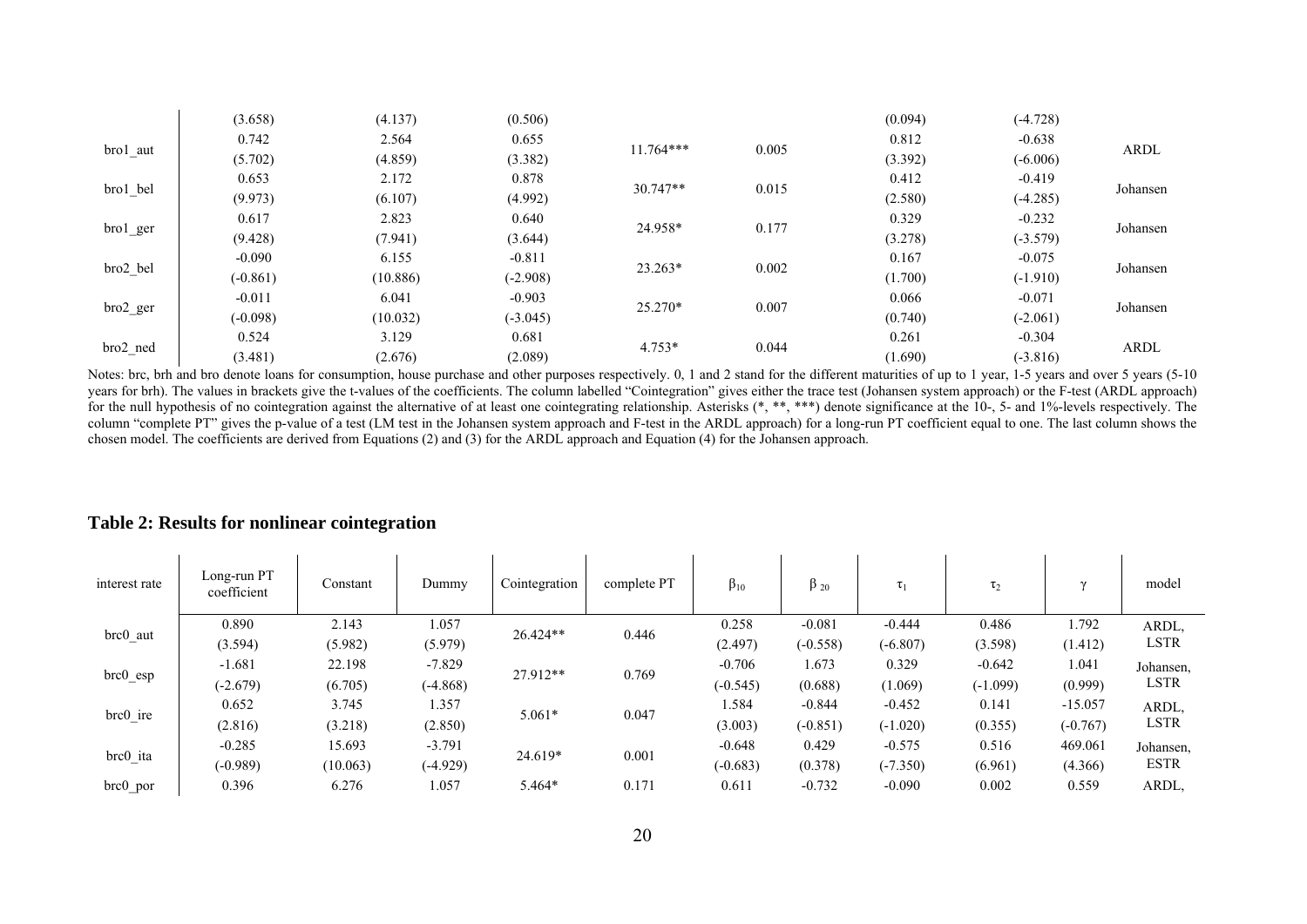|                 | (1.270)    | (2.043)    | (1.167)    |           |           | $(-6.967)$ | $(-1.791)$ | $(-3.067)$  | (0.060)    | (1.278) | <b>ESTR</b>   |
|-----------------|------------|------------|------------|-----------|-----------|------------|------------|-------------|------------|---------|---------------|
|                 | 1.395      | 1.463      | 2.219      |           |           | 0.047      | 1.194      | $-0.456$    | 0.410      | 8.836   | ARDL,         |
| brc1_aut        | (4.082)    | (2.181)    | (3.409)    | $7.515**$ | 0.002     | (0.095)    | (3.996)    | $(-3.205)$  | (2.377)    | (0.500) | LSTR          |
|                 | 0.035      | 8.622      | $-1.215$   | 36.647*** | $0.000\,$ | 0.273      | $-0.745$   | 0.007       | $-0.349$   | 1.328   | Johansen,     |
| brc1_bel        | (0.392)    | (17.739)   | $(-5.070)$ |           |           | (1.217)    | $(-1.333)$ | (0.089)     | $(-2.039)$ | (2.214) | LSTR          |
|                 | 0.948      | 2.731      | 2.511      | 39.250*** | 0.949     | 0.772      | $-0.478$   | $-0.455$    | 0.412      | 74.487  | Johansen,     |
| brc1_esp        | (13.811)   | (7.371)    | (13.690)   |           |           | (6.798)    | $(-1.952)$ | $(-8.842)$  | (4.447)    | (0.583) | LSTR          |
|                 | 0.018      | 7.165      | $-0.596$   | 26.911**  | 0.003     | $-0.257$   | 0.180      | $-0.300$    | 0.177      | 15.695  | Johansen,     |
| brc1_fra        | (0.214)    | (15.824)   | $(-2.673)$ |           |           | $(-5.858)$ | (2.665)    | $(-5.372)$  | (2.175)    | (0.650) | <b>LSTR</b>   |
|                 | $-0.449$   | 9.037      | $-1.752$   | 29.076**  | $0.000\,$ | 0.068      | $-0.732$   | $-0.011$    | $-0.145$   | 3.101   | Johansen,     |
| brc1_ger        | $(-4.645)$ | (17.160)   | $(-6.728)$ |           |           | (0.531)    | $(-2.697)$ | $(-0.158)$  | $(-1.282)$ | (0.798) | LSTR          |
|                 | 0.589      | 3.407      | 0.773      | $6.360**$ | 0.012     | $-0.137$   | 0.509      | $-0.388$    | $-0.590$   | 30.781  | ARDL,         |
| brc2_aut        | (4.065)    | (3.421)    | (2.712)    |           |           | $(-0.612)$ | (2.241)    | $(-2.109)$  | $(-2.377)$ | (1.997) | $_{\rm LSTM}$ |
|                 | 0.037      | 10.815     | $-1.228$   | 25.499*   | 0.011     | $-3.774$   | 6.617      | $-0.395$    | 0.448      | 0.503   | Johansen,     |
| brc2_bel        | (0.164)    | (8.878)    | $(-2.039)$ |           |           | $(-1.276)$ | (1.133)    | $(-1.283)$  | (0.806)    | (0.599) | LSTR          |
|                 | 1.064      | 0.803      | 3.925      | 57.410*** | 0.481     | 0.340      | $-0.247$   | 0.001       | $-0.015$   | 5.519   | Johansen,     |
| $\rm brc2\_esp$ | (14.757)   | (2.072)    | (20.545)   |           |           | (3.232)    | $(-1.849)$ | (0.112)     | $(-1.286)$ | (1.058) | <b>LSTR</b>   |
| brh0_aut        | 0.924      | 1.965      | 0.091      | 56.243*** | 0.288     | 0.524      | $-0.799$   | $-0.307$    | 0.176      | 1.123   | Johansen,     |
|                 | (18.260)   | (7.386)    | (0.710)    |           |           | (3.297)    | $(-2.432)$ | $(-10.320)$ | (2.420)    | (1.647) | LSTR          |
| brh0_esp        | 1.171      | 0.812      | 1.278      | 5.324*    | 0.006     | 0.515      | $-0.250$   | $-0.329$    | 0.155      | 1.723   | ARDL,         |
|                 | (3.919)    | (2.751)    | (3.706)    |           |           | (3.196)    | $(-0.745)$ | $(-2.811)$  | (0.530)    | (0.621) | <b>LSTR</b>   |
|                 | 0.850      | 1.729      | 1.082      | 9.331***  | 0.158     | 0.619      | $-0.835$   | $-0.277$    | 0.193      | 0.888   | ARDL,         |
| brh0_fra        | (5.045)    | (3.252)    | (3.966)    |           |           | (3.479)    | $(-1.882)$ | $(-5.869)$  | (1.611)    | (1.013) | LSTR          |
| brh0_ned        | 1.181      | 0.966      | 2.229      | 8.856***  | 0.014     | 0.524      | $-0.175$   | $-0.073$    | $-0.064$   | 19.244  | ARDL,         |
|                 | (4.732)    | (2.462)    | (4.490)    |           |           | (7.515)    | $(-2.193)$ | $(-2.195)$  | $(-1.551)$ | (0.619) | $_{\rm LSTR}$ |
| brh1_aut        | 0.531      | 2.021      | 0.084      | 24.637*   | 0.048     | 0.105      | $-0.162$   | 0.054       | $-0.460$   | 1.447   | Johansen,     |
|                 | (4.939)    | (3.522)    | (0.304)    |           |           | (0.544)    | $(-0.343)$ | (0.668)     | $(-2.479)$ | (0.905) | LSTR          |
| brh1_esp        | 1.314      | $-1.274$   | 1.915      | 32.538*** | 0.000     | 0.883      | $-0.586$   | 0.260       | $-0.149$   | 3.475   | Johansen,     |
|                 | (19.321)   | $(-3.492)$ | (10.669)   |           |           | (8.512)    | $(-5.785)$ | (6.112)     | $(-2.815)$ | (1.108) | LSTR          |
| brh1_fra        | 0.636      | 2.329      | 0.633      | 15.869*** | 0.004     | 0.076      | $-0.117$   | $-0.142$    | 0.024      | 40.158  | ARDL,         |
|                 | (6.273)    | (4.244)    | (3.276)    |           |           | (2.132)    | $(-2.797)$ | $(-8.438)$  | (0.867)    | (0.777) | <b>LSTR</b>   |
| brh2_fra        | 0.780      | 1.935      | 0.697      | 10.897*** | 0.245     | $-0.133$   | 0.302      | $-0.105$    | 0.069      | 81.253  | ARDL,         |
|                 | (5.021)    | (2.476)    | (2.421)    |           |           | $(-1.801)$ | (3.026)    | $(-5.889)$  | (2.088)    | (0.209) | LSTR          |
| brh2_gre        | $-0.837$   | 11.039     | $-2.928$   | 25.346*   | 0.000     | $-0.329$   | 0.730      | $-0.040$    | 0.076      | 1.571   | Johansen,     |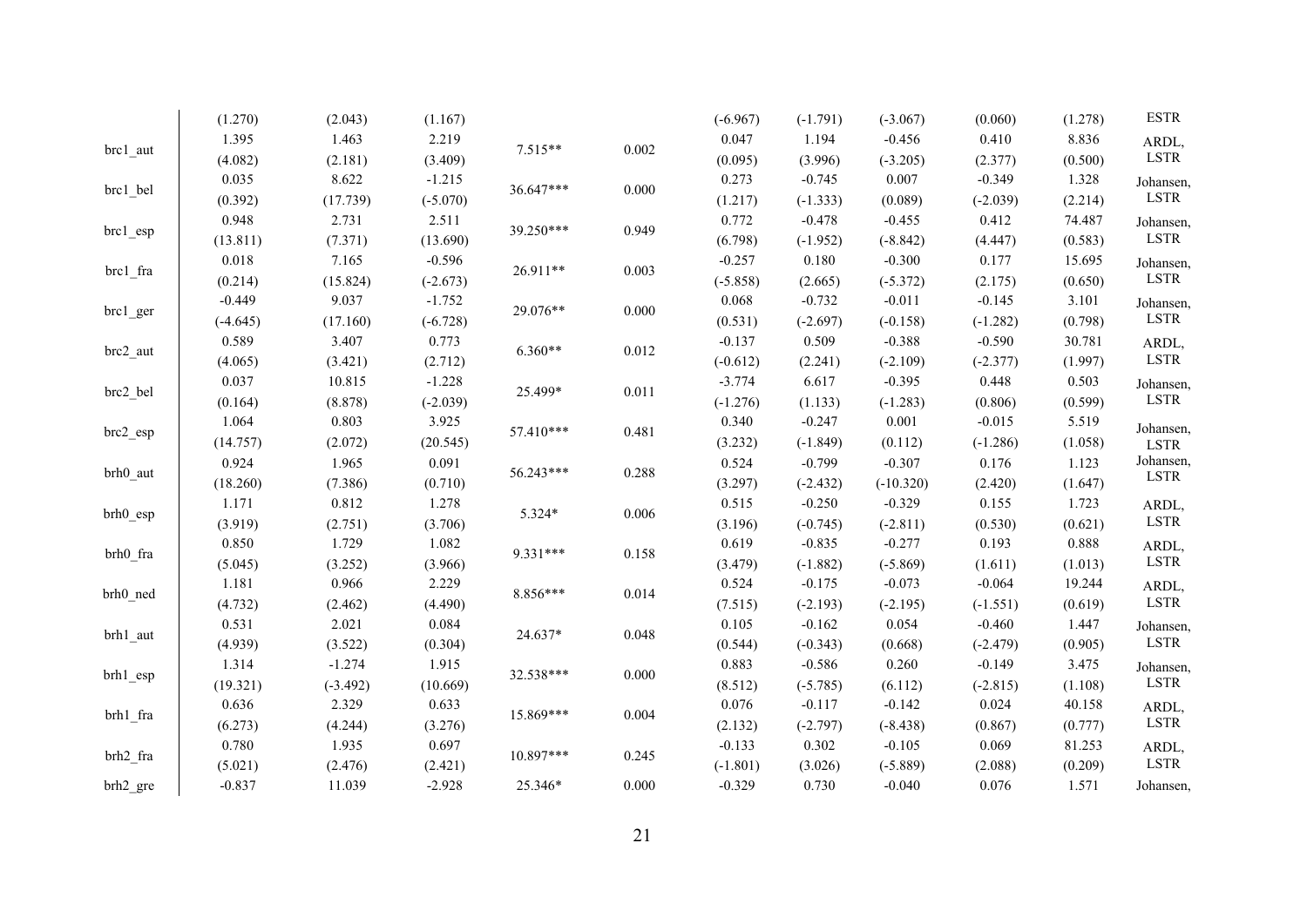|              | $(-4.527)$ | (10.922)   | $(-5.863)$  |           |       | $(-0.683)$ | (0.770)    | $(-0.601)$ | (0.719)    | (0.426) | LSTR        |
|--------------|------------|------------|-------------|-----------|-------|------------|------------|------------|------------|---------|-------------|
|              | 0.822      | 2.262      | $-0.074$    | 39.039*** |       | 0.710      | $-0.512$   | $-0.598$   | 0.452      | 1.528   | Johansen,   |
| bro0_bel     | (20.960)   | (10.628)   | $(-0.706)$  |           | 0.001 | (3.735)    | $(-1.513)$ | $(-8.839)$ | (3.013)    | (1.417) | LSTR        |
|              | 0.854      | 0.974      | $-2.350$    |           |       | 2.333      | $-3.504$   | 0.068      | $-0.164$   | 0.405   | Johansen,   |
| bro0_esp     | (12.089)   | (2.626)    | $(-20.030)$ | 28.486**  | 0.045 | (0.856)    | $(-0.643)$ | (0.447)    | $(-0.523)$ | (0.511) | LSTR        |
|              | 0.261      | 5.504      | $-1.440$    | 35.348*** |       | 0.295      | 0.039      | $-0.118$   | 0.086      | 80.488  | Johansen,   |
| bro0_fra     | (2.502)    | (9.736)    | $(-5.164)$  |           | 0.000 | (1.884)    | (0.234)    | $(-3.151)$ | (1.524)    | (0.118) | LSTR        |
|              | 1.206      | 0.351      | 1.666       |           |       | 1.247      | $-1.285$   | $-0.348$   | 0.034      | 1.161   | Johansen,   |
| bro0_ita     | (26.621)   | (1.425)    | (13.677)    | 24.109*   | 0.001 | (5.883)    | $(-4.846)$ | $(-2.357)$ | (0.138)    | (1.897) | LSTR        |
|              | 1.134      | $-0.680$   | 2.816       |           |       | 1.048      | $-0.987$   | 0.024      | $-0.037$   | 12.411  | Johansen,   |
| $brol_{esp}$ | (9.585)    | $(-1.056)$ | (8.843)     | 25.469*   | 0.345 | (7.302)    | $(-5.544)$ | (1.869)    | $(-1.438)$ | (2.355) | LSTR        |
|              | $-0.142$   | 7.332      | $-1.832$    |           | 0.000 | 0.421      | $-0.539$   | 0.045      | $-0.154$   | 123.862 | Johansen,   |
| bro1_fra     | $(-1.395)$ | (13.255)   | $(-6.732)$  | 37.037*** |       | (3.610)    | $(-1.979)$ | (1.225)    | $(-1.971)$ | (0.245) | LSTR        |
|              | 0.846      | 1.599      | 1.448       |           |       | 0.708      | 0.019      | $-0.358$   | $-0.163$   | 91.221  | Johansen,   |
| bro1_ita     | (17.748)   | (6.181)    | (11.322)    | 28.158**  | 0.031 | (5.672)    | (0.087)    | $(-4.944)$ | $(-1.286)$ | (0.509) | LSTR        |
|              | 0.894      | 0.093      | 3.368       |           |       | 1.375      | $-0.841$   | $-0.536$   | 0.286      | 1.731   | Johansen,   |
| bro2_esp     | (9.173)    | (0.177)    | (12.939)    | 24.554*   | 0.352 | (3.149)    | $(-1.086)$ | $(-2.673)$ | (0.876)    | (0.527) | LSTR        |
|              | 0.810      | 2.494      | 0.873       |           |       | 0.015      | 0.519      | $-0.277$   | $-0.365$   | 6.524   | ARDL,       |
| bro2_fin     | (3.314)    | (2.349)    | (1.711)     | 4.666     | 0.376 | (0.078)    | (1.676)    | $(-3.663)$ | $(-3.217)$ | (1.039) | <b>LSTR</b> |
|              | 0.734      | 0.590      | 1.369       |           |       | 0.466      | $-0.266$   | $-0.022$   | $-0.058$   | 8.358   | Johansen,   |
| bro2_fra     | (5.085)    | (0.764)    | (3.674)     | 28.924**  | 0.496 | (6.062)    | $(-1.766)$ | $(-0.558)$ | $(-0.694)$ | (0.540) | LSTR        |
|              | 0.696      | 2.001      | 1.411       | 33.916*** |       | 1.043      | $-0.986$   | $-0.231$   | 0.167      | 1.303   | Johansen,   |
| bro2_ita     | (14.060)   | (7.439)    | (10.608)    |           | 0.004 | (1.713)    | $(-0.820)$ | $(-0.925)$ | (0.395)    | (0.735) | LSTR        |

Notes: brc, brh and bro denote loans for consumption, house purchase and other purposes respectively. 0, 1 and 2 stand for the different maturities of up to 1 year, 1-5 years and over 5 years (5-10) years for brh). The values in brackets give the t-values of the coefficients. The column labelled "Cointegration" gives either the trace test (Johansen system approach) or the F-test (ARDL approach) for the null hypothesis of no cointegration against the alternative of at least one cointegrating relationship. Asterisks (\*, \*\*, \*\*\*) denote significance at the 10-, 5- and 1%-levels respectively. The column "complete PT" gives the p-value of a test (LM test in the Johansen system approach and F-test in the ARDL approach) for a long-run PT coefficient equal to one. The last column shows the chosen model. The coefficients are derived from Equations (2), (3), (4) and (5).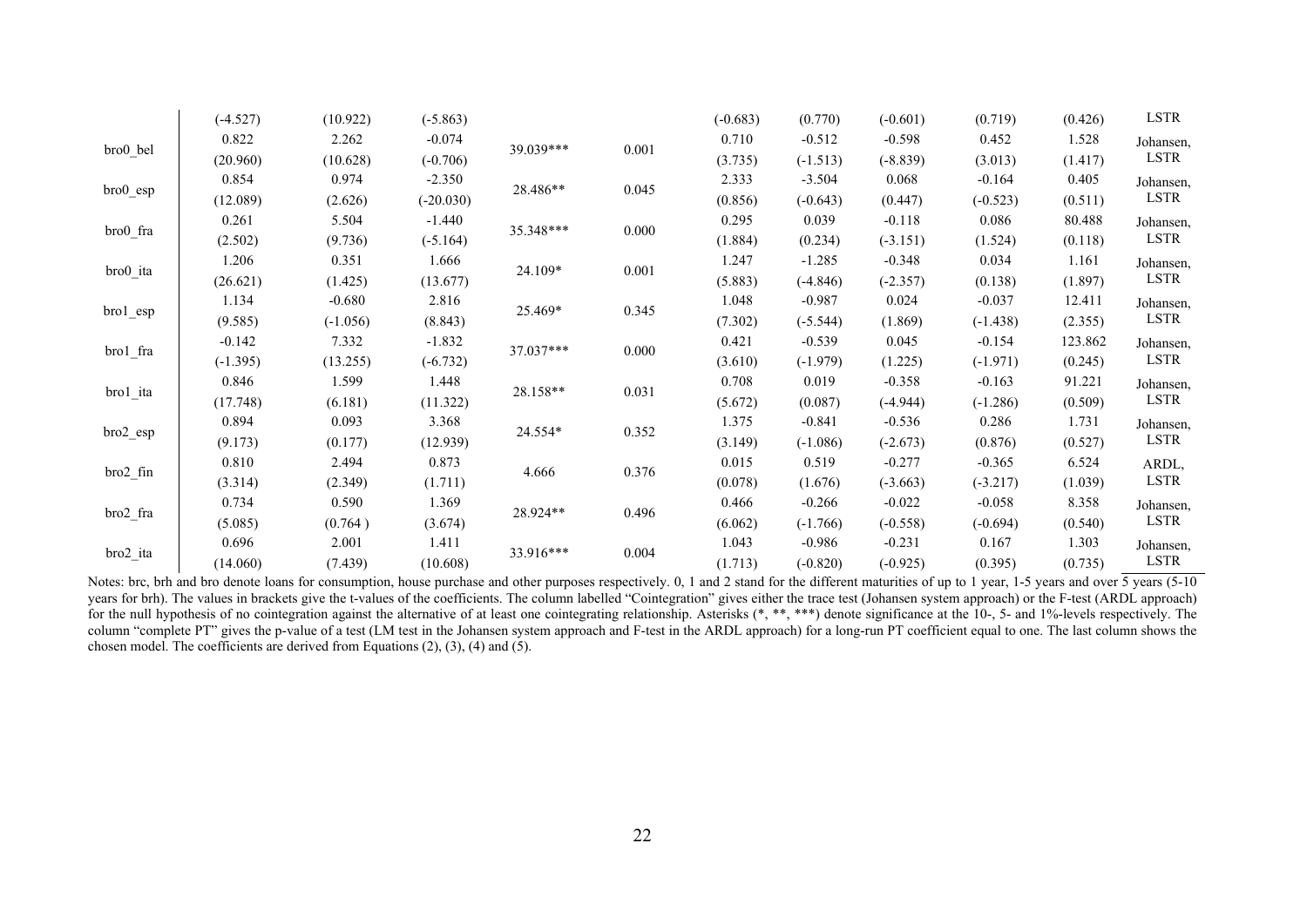#### **Table 3: Results for linear 1st differences**

| interest rate | Short-run PT coefficient |
|---------------|--------------------------|
|               | $-0.225$                 |
| brc0_fra      | $(-1.146)$               |
|               | $-0.196$                 |
| brc2_gre      | $(-0.608)$               |
|               | 0.002                    |
| brc2 ned      | (0.007)                  |
|               | 0.445                    |
| brh0_gre      | (4.581)                  |
|               | 0.181                    |
| brh2 aut      | (1.210)                  |
|               | 0.413                    |
| brh2 fin      | (3.148)                  |
|               | 0.079                    |
| brh2 ger      | (1.778)                  |
|               | 0.106                    |
| brh2 ita      | (0.853)                  |
|               | 0.499                    |
| bro0_fin      | (3.681)                  |
|               | $-0.435$                 |
| bro2 aut      | $(-1.390)$               |
|               |                          |

Notes: brc, brh and bro denote loans for consumption, house purchase and other purposes respectively. 0, 1 and 2 stand for the different maturities of up to 1 year, 1-5 years and over 5 years (5-10 years for brh). The values in brackets give the t-values of the coefficients.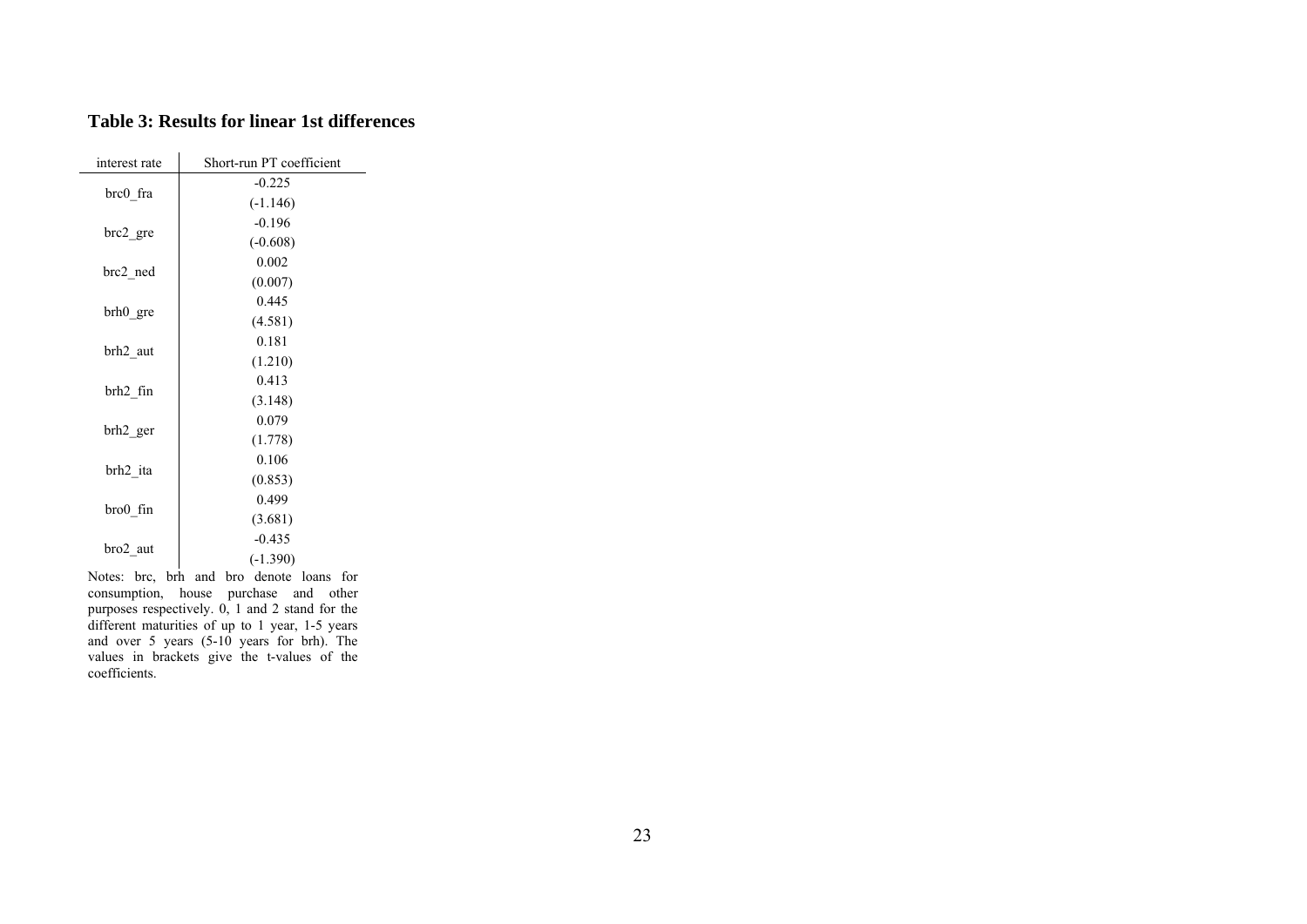#### **Table 4: Results for nonlinear 1st differences**

| interest rate | $\beta_{10}$ | $\beta_{20}$ | $\tau_1$   | $\tau_2$   | $\gamma$   | model                      |
|---------------|--------------|--------------|------------|------------|------------|----------------------------|
|               | 0.214        | $-2.310$     | 0.332      | $-0.795$   | 0.425      |                            |
| brc0 ger      | (0.675)      | $(-0.716)$   | (1.08)     | $(-0.841)$ | (1.647)    | <b>ESTR</b>                |
|               | 1.679        | 1.658        | $-1.655$   | $-1.681$   | 60.392     |                            |
| brc0_gre      | (2.855)      | (3.476)      | $(-5.186)$ | $(-6.990)$ | (2.339)    | <b>ESTR</b>                |
|               | 0.329        | 0.242        | 0.606      | $-0.631$   | 9.231      | <b>ESTR</b>                |
| brc0 fin      | (1.226)      | (0.456)      | (1.68)     | $(-1.483)$ | (0.450)    |                            |
|               | 0.650        | 12.145       | $-0.482$   | $-10.255$  | 0.541      | $\ensuremath{\text{LSTR}}$ |
| brc0_ned      | (1.626)      | (0.750)      | $(-0.812)$ | $(-0.820)$ | (1.030)    |                            |
| $brc1$ _fin   | 0.178        | 0.368        | 0.522      | $-0.416$   | 149.693    | $\ensuremath{\text{LSTR}}$ |
|               | (0.910)      | (0.896)      | (3.390)    | $(-2.020)$ | (1.194)    |                            |
| brc1_gre      | 0.103        | $-4.051$     | 0.143      | 8.550      | 7.222      | $\ensuremath{\text{LSTR}}$ |
|               | (0.281)      | $(-0.323)$   | (0.454)    | (0.391)    | (0.769)    |                            |
| brc1_ita      | 0.447        | 1.738        | $-0.253$   | $-1.014$   | 2.912      | $\ensuremath{\text{LSTR}}$ |
|               | (2.751)      | (1.811)      | $(-1.578)$ | $(-1.877)$ | (0.499)    |                            |
| brc1_ned      | 0.176        | 2.401        | $-0.082$   | $-11.934$  | 42.289     | <b>LSTR</b>                |
|               | (0.685)      | (0.244)      | $(-0.251)$ | $(-0.266)$ | (0.126)    |                            |
| brc1 por      | $-0.446$     | 1.856        | 0.552      | $-2.516$   | 24.940     | <b>ESTR</b>                |
|               | $(-1.137)$   | (1.477)      | (1.413)    | $(-1.564)$ | (0.944)    |                            |
| brc2_fin      | 0.547        | 3.361        | $-0.519$   | $-5.466$   | 5.017      | <b>ESTR</b>                |
|               | (1.268)      | (0.873)      | $(-1.366)$ | $(-1.399)$ | (3.156)    |                            |
| brc2 fra      | 0.112        | $-6.15$      | 0.023      | 18.244     | 0.983      | <b>ESTR</b>                |
|               | (0.611)      | $(-0.135)$   | (0.167)    | (0.141)    | (0.668)    |                            |
| brc2_lux      | 0.438        | $-0.427$     | 1.073      | $-1.723$   | $-5.6792$  | <b>LSTR</b>                |
|               | (1.934)      | $(-0.886)$   | (3.138)    | $(-6.051)$ | $(-1.708)$ |                            |
| brh0 por      | $-0.019$     | 3.335        | 0.027      | 56.460     | 1.181      | <b>LSTR</b>                |
|               | $(-0.225)$   | (0.239)      | (0.227)    | (0.222)    | (1.37)     |                            |
| brh1 gre      | $-0.557$     | 0.946        | 0.502      | $-1.056$   | 3.363      | $\ensuremath{\text{LSTR}}$ |
|               | $(-2.246)$   | (2.45)       | (1.864)    | $(-3.549)$ | (0.871)    |                            |
| brh1 ita      | $0.253*$     | $-1.173$     | 0.246      | 1.858      | 15.533     | $_{\rm LSTR}$              |
|               | (1.894)      | $(-0.870)$   | (1.897)    | (1.101)    | (0.825)    |                            |
|               | 0.279        | $-2.030$     | 0.222      | $-1.050$   | 0.670      | <b>ESTR</b>                |
| brh1_ned      | (1.716)      | $(-0.640)$   | (0.747)    | $(-0.598)$ | (0.771)    |                            |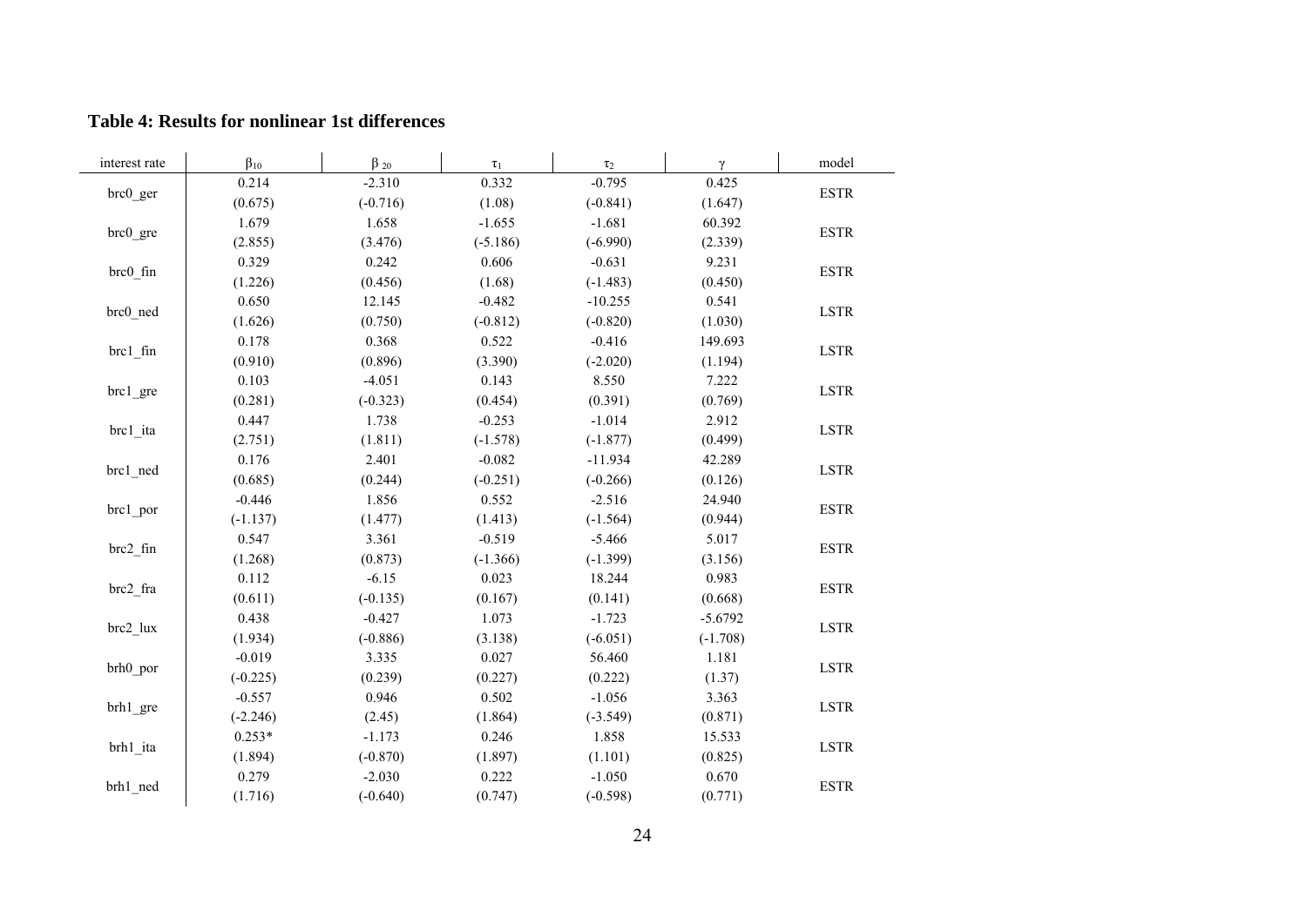|                 | 0.027      | $-0.061$   | 0.267      | $-0.721$   | 17.002     | <b>ESTR</b> |
|-----------------|------------|------------|------------|------------|------------|-------------|
| brh2 bel        | (0.206)    | $(-0.125)$ | (4.080)    | $(-2.840)$ | (0.819)    |             |
|                 | $-0.600$   | 1.625      | 0.703      | $-1.075$   | 5.285      | <b>ESTR</b> |
| brh2 esp        | $(-1.918)$ | (3.207)    | (2.664)    | $(-0.994)$ | (0.937)    |             |
|                 | 0.056      | 0.191      | 0.043      | $-1.396$   | 50.590     | <b>LSTR</b> |
| brh2 ned        | (0.798)    | (0.114)    | (1.117)    | $(-2.441)$ | (0.484)    |             |
|                 | 0.951      | 1.355      | $-0.490$   | $-3.540$   | $-3.295$   | <b>LSTR</b> |
| $b$ ro $1$ _fin | (1.881)    | (0.763)    | $(-0.647)$ | $(-1.103)$ | $(-0.616)$ |             |
|                 | 0.467      | $-0.731$   | 0.550      | $-0.989$   | $-29,176$  | <b>LSTR</b> |
| bro1 ned        | (2.922)    | $(-0.626)$ | (3.000)    | $(-1.564)$ | $(-0.485)$ |             |

Notes: brc, brh and bro denote loans for consumption, house purchase and other purposes respectively. 0, 1 and 2 stand for the different maturities of up to 1 year, 1-5 years and over 5 years (5-10 years for brh). The values in brackets give the t-values of the coefficients. The last column shows the chosen model. The coefficients are derived from Equations (2), (3), (4) and (5). The coefficients are derived from Equation (5).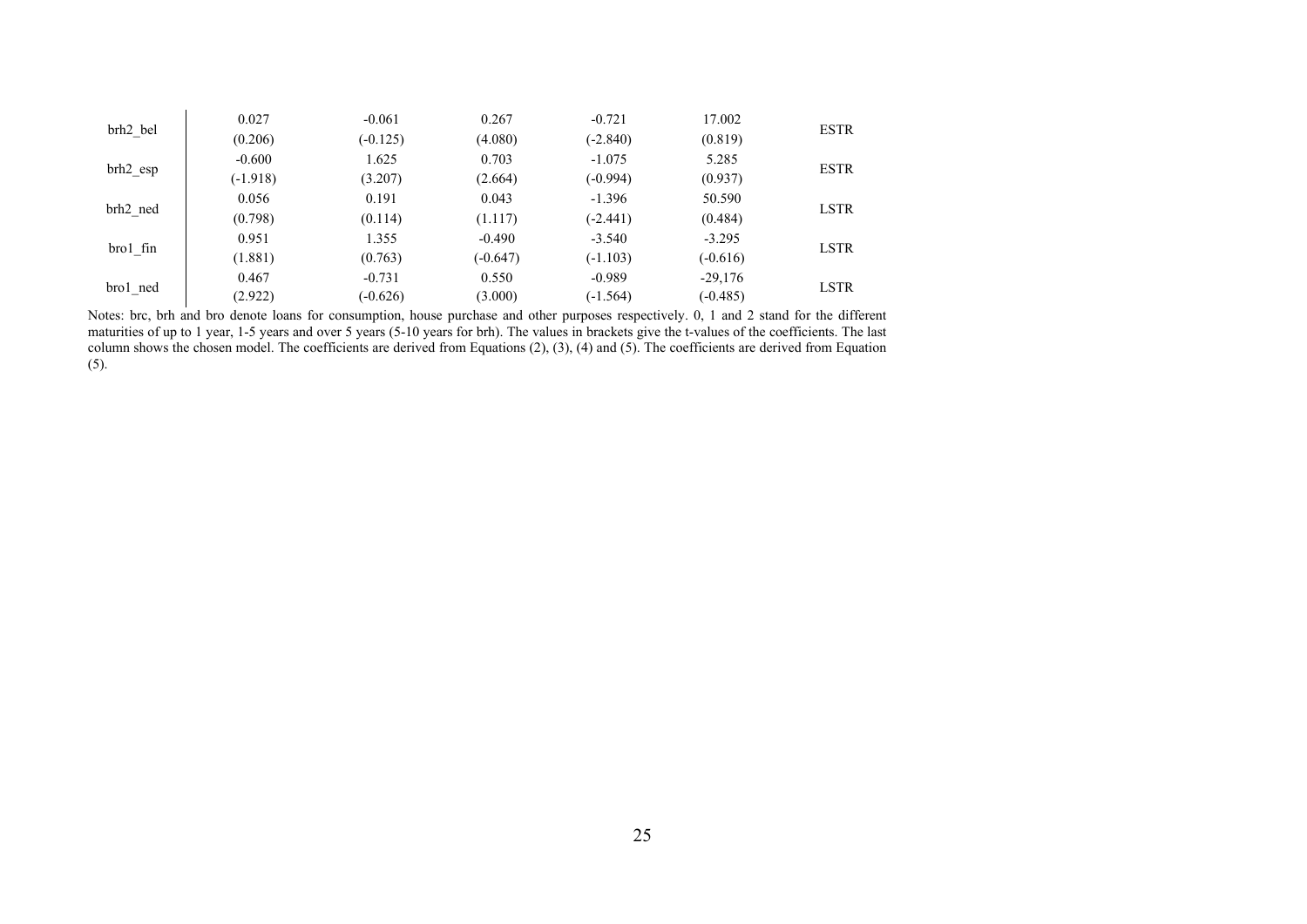|  |  | Table 5: Synthesis of empirical results for the long-run |
|--|--|----------------------------------------------------------|
|  |  |                                                          |

|                             | brc0     | brc1     | brc2                | brh0  | brh1  | brh2           | bro0   | bro1                | bro2     | Cointegration |
|-----------------------------|----------|----------|---------------------|-------|-------|----------------|--------|---------------------|----------|---------------|
| $\mathop{\rm AUT}$          | 0.89     | 1.395    | 0.589               | 0.924 | 0.531 | $---$          | 0.917  | 0.742               | $---$    | $7/9$         |
| <b>BEL</b>                  | 0.364    | 0.035    | 0.037               | $---$ | 0.549 | $---$          | 0.822  | 0.653               | $-0.09$  | 7/9           |
| <b>ESP</b>                  | $-1.681$ | 0.948    | 1.064               | 1.171 | 1.314 | $---$          | 0.854  | 1.134               | 0.894    | $8/9$         |
| ${\rm FIN}$                 | $---$    | $---$    | $\qquad \qquad - -$ | 0.953 | 0.485 | $---$          | $---$  | $\qquad \qquad - -$ | 0.81     | 3/9           |
| <b>FRA</b>                  | $---$    | 0.018    | $---$               | 0.85  | 0.636 | 0.78           | 0.261  | $-0.142$            | 0.734    | 7/9           |
| ${\tt GER}$                 | $---$    | $-0.449$ | 0.004               | 0.861 | 0.56  | $\overline{a}$ | 0.796  | 0.617               | $-0.011$ | $7/9$         |
| ${\tt GRE}$                 | $---$    | $---$    | ---                 | ---   | ---   | $-0.837$       |        |                     |          | 1/6           |
| $\operatorname{IRE}$        | 0.652    |          |                     | 0.957 |       |                |        |                     |          | $2/2\,$       |
| <b>ITA</b>                  | $-0.285$ | $---$    | 0.477               | 1.018 | $---$ | $---$          | 1.206  | 0.846               | 0.696    | $6/9$         |
| $_{\mbox{\text{LUX}}}$      |          | $---$    | $---$               | 0.713 |       |                | 0.929  |                     |          | $2/4$         |
| $\ensuremath{\mathsf{NED}}$ | $---$    | $---$    | $---$               | 1.181 | $---$ | $---$          | 0.806  | ---                 | 0.524    | 3/9           |
| POR                         | 0.396    | $---$    |                     | $---$ |       |                | 0,764  |                     |          | $2/4$         |
| Cointegration               | 6/11     | $5/11$   | $5/10$              | 10/12 | 6/9   | 2/9            | $9/10$ | $6/8$               | $7/8$    |               |

Note: The table summarizes the findings with regard to the long-run coefficients obtained from cointegration according to Tables 1 and 3. "/" denotes cases where the interest rate is not available while "---"corresponds to the cases where cointegration is not detected.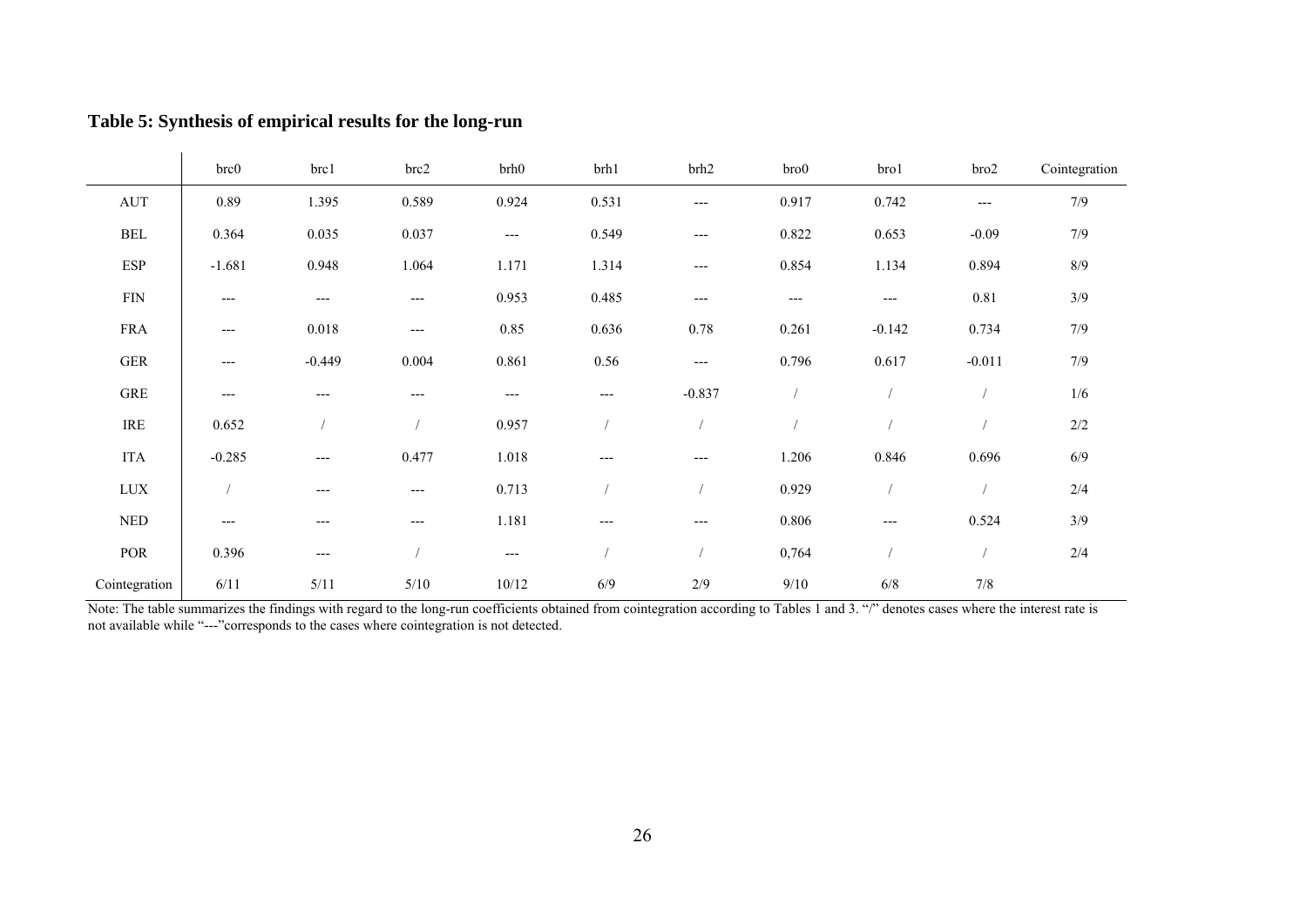|                             | brc0        | brc1        | brc2          | brh0        | brh1          | brh2           | bro0                | bro1          | bro2                |
|-----------------------------|-------------|-------------|---------------|-------------|---------------|----------------|---------------------|---------------|---------------------|
| AUT                         | <b>LSTR</b> | <b>LSTR</b> | $_{\rm LSTR}$ | <b>LSTR</b> | $_{\rm LSTR}$ | $---$          | ---                 | $---$         | $---$               |
| $\operatorname{BEL}$        | $---$       | <b>LSTR</b> | $_{\rm LSTR}$ | <b>ESTR</b> | $---$         | <b>LSTR</b>    | $_{\rm LSTR}$       | $---$         | $\qquad \qquad - -$ |
| ESP                         | <b>LSTR</b> | <b>LSTR</b> | <b>LSTR</b>   | <b>LSTR</b> | <b>LSTR</b>   | <b>LSTR</b>    | LSTR                | $_{\rm LSTR}$ | LSTR                |
| $\ensuremath{\mathrm{FIN}}$ | <b>ESTR</b> | <b>LSTR</b> | <b>LSTR</b>   | $---$       | ---           | $---$          | $---$               | LSTR          | LSTR                |
| FRA                         | $--$        | <b>LSTR</b> | $_{\rm LSTR}$ | <b>LSTR</b> | $_{\rm LSTR}$ | $_{\rm LSTR}$  | $_{\rm LSTR}$       | $_{\rm LSTR}$ | <b>LSTR</b>         |
| GER                         | <b>ESTR</b> | <b>LSTR</b> | $---$         | ---         | ---           | $---$          | ---                 | $---$         | $---$               |
| GRE                         | <b>ESTR</b> | <b>LSTR</b> | $---$         | ---         | <b>LSTR</b>   | <b>LSTR</b>    |                     |               |                     |
| IRE                         | <b>LSTR</b> |             |               | $---$       |               |                |                     |               |                     |
| <b>ITA</b>                  | <b>ESTR</b> | <b>LSTR</b> | $---$         | $---$       | <b>LSTR</b>   | $\overline{a}$ | <b>LSTR</b>         | <b>LSTR</b>   | <b>LSTR</b>         |
| LUX                         |             | $---$       | <b>LSTR</b>   | $---$       |               |                | $\qquad \qquad - -$ |               |                     |
| <b>NED</b>                  | <b>LSTR</b> | <b>LSTR</b> | $---$         | <b>LSTR</b> | <b>LSTR</b>   | <b>LSTR</b>    | $---$               | <b>LSTR</b>   | $---$               |
| POR                         | <b>ESTR</b> | <b>ESTR</b> |               | <b>LSTR</b> |               |                | $---$               |               |                     |

# **Table 6: Synthesis of the findings with regard to nonlinearity**

Note: The table summarizes the findings with regard to nonlinearity according to Tables 2 and 4. LSTR corresponds to a transition function of the logistic type, while ESTR corresponds to the exponential type. "/" denotes cases where the interest rate is not available while "---" corresponds to the cases where nonlinearity is not detected.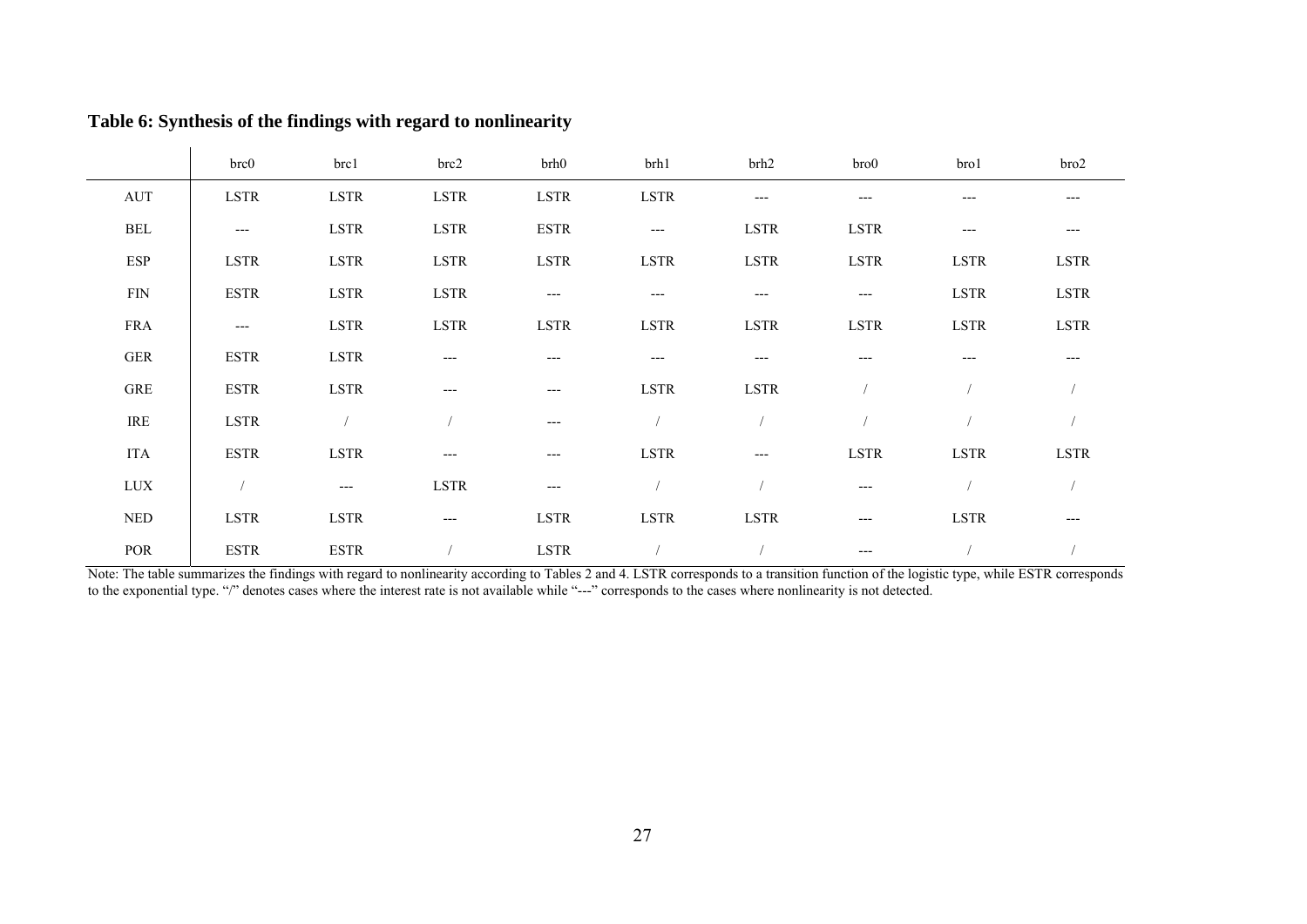# **Figure 1: Illustration of the modelling cycle**

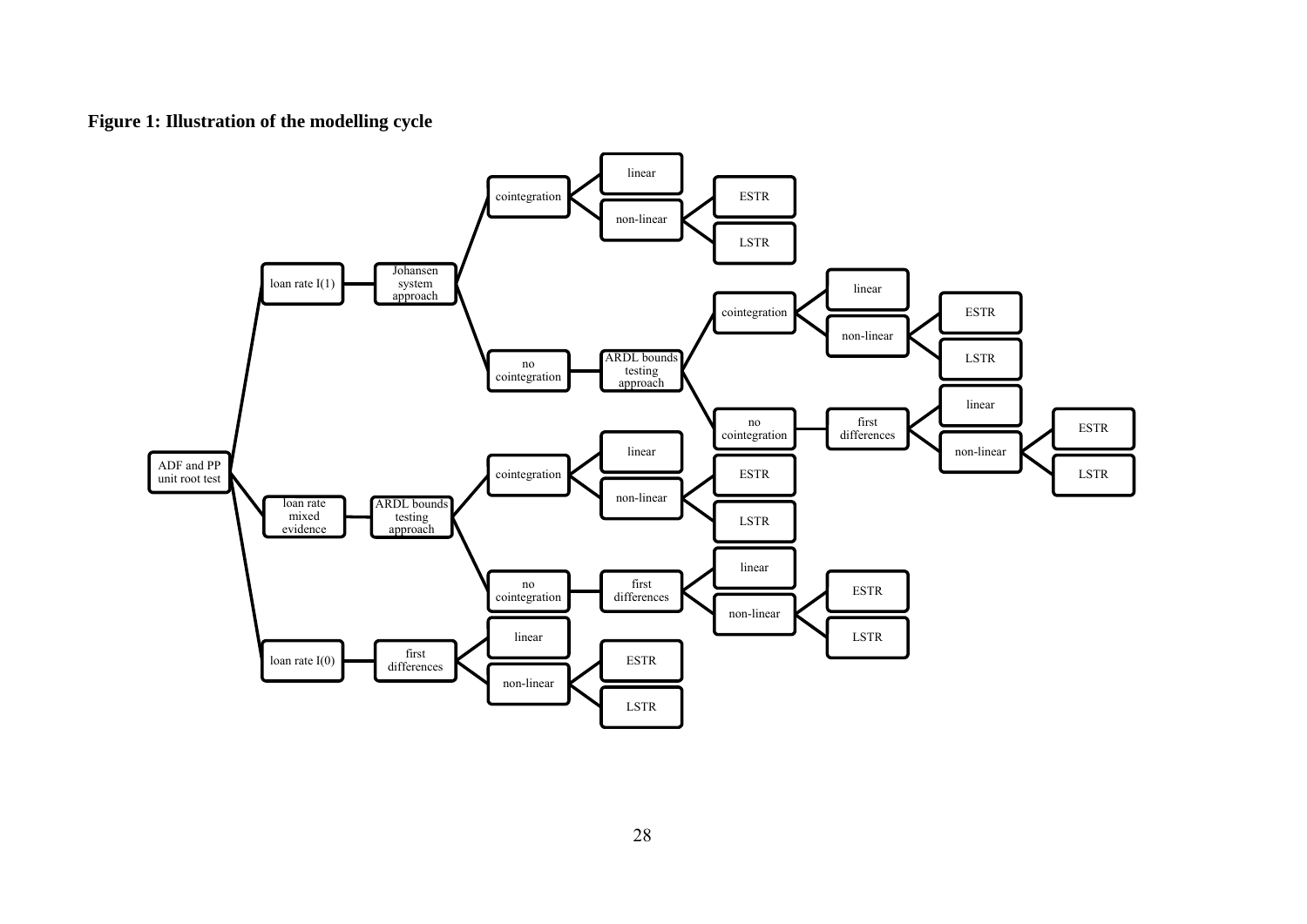# **The following ROME Discussion Papers have been published since 2007:**

| $\mathbf{1}$   | 2007 | Quo vadis, Geldmenge? Zur Rolle der Geldmenge<br>für eine moderne Geldpolitik                                          | Egon Görgens<br>Karlheinz Ruckriegel<br><b>Franz Seitz</b>      |
|----------------|------|------------------------------------------------------------------------------------------------------------------------|-----------------------------------------------------------------|
| 2              | 2007 | Money and Inflation. Lessons from the US for ECB<br><b>Monetary Policy</b>                                             | Ansgar Belke<br><b>Thorsten Polleit</b>                         |
| 3              | 2007 | Two-Pillar Monetary Policy and Bootstrap<br>Expectations                                                               | Peter Spahn                                                     |
| 4              | 2007 | Money and Housing - Evidence for the Euro Area<br>and the US                                                           | Claus Greiber<br><b>Ralph Setzer</b>                            |
| 5              | 2007 | Interest on Reserves and the Flexibility of<br>Monetary Policy in the Euro Area                                        | Ulrike Neyer                                                    |
| $\mathbf{1}$   | 2008 | Money: A Market Microstructure Approach                                                                                | Malte Krueger                                                   |
| $\overline{2}$ | 2008 | Global Liquidity and House Prices:<br>A VAR Analysis for OECD Countries                                                | Ansgar Belke<br><b>Walter Orth</b><br><b>Ralph Setzer</b>       |
| 3              | 2008 | Measuring the Quality of Eligible Collateral                                                                           | Philipp Lehmbecker<br><b>Martin Missong</b>                     |
| 4              | 2008 | The Quality of Eligible Collateral and Monetary<br><b>Stability: An Empirical Analysis</b>                             | Philipp Lehmbecker                                              |
| 5              | 2008 | Interest Rate Pass-Through in Germany and the<br>Euro Area                                                             | Julia von Borstel                                               |
| 1              | 2009 | <b>Interest Rate Rules and Monetary Targeting: What</b><br>are the Links?                                              | Christina Gerberding<br><b>Franz Seitz</b><br>Andreas Worms     |
| $\overline{2}$ | 2009 | <b>Current Account Imbalances and Structural</b><br>Adjustment in the Euro Area: How to Rebalance<br>Competitiveness   | Ansgar Belke<br><b>Gunther Schnabl</b><br><b>Holger Zemanek</b> |
| 3              | 2009 | A Simple Model of an Oil Based Global Savings<br>Glut – The "China Factor" and the OPEC Cartel                         | Ansgar Belke<br>Daniel Gros                                     |
| $\overline{4}$ | 2009 | Die Auswirkungen der Geldmenge und des<br>Kreditvolumens auf die Immobilienpreise – Ein<br>ARDL-Ansatz für Deutschland | Ansgar Belke                                                    |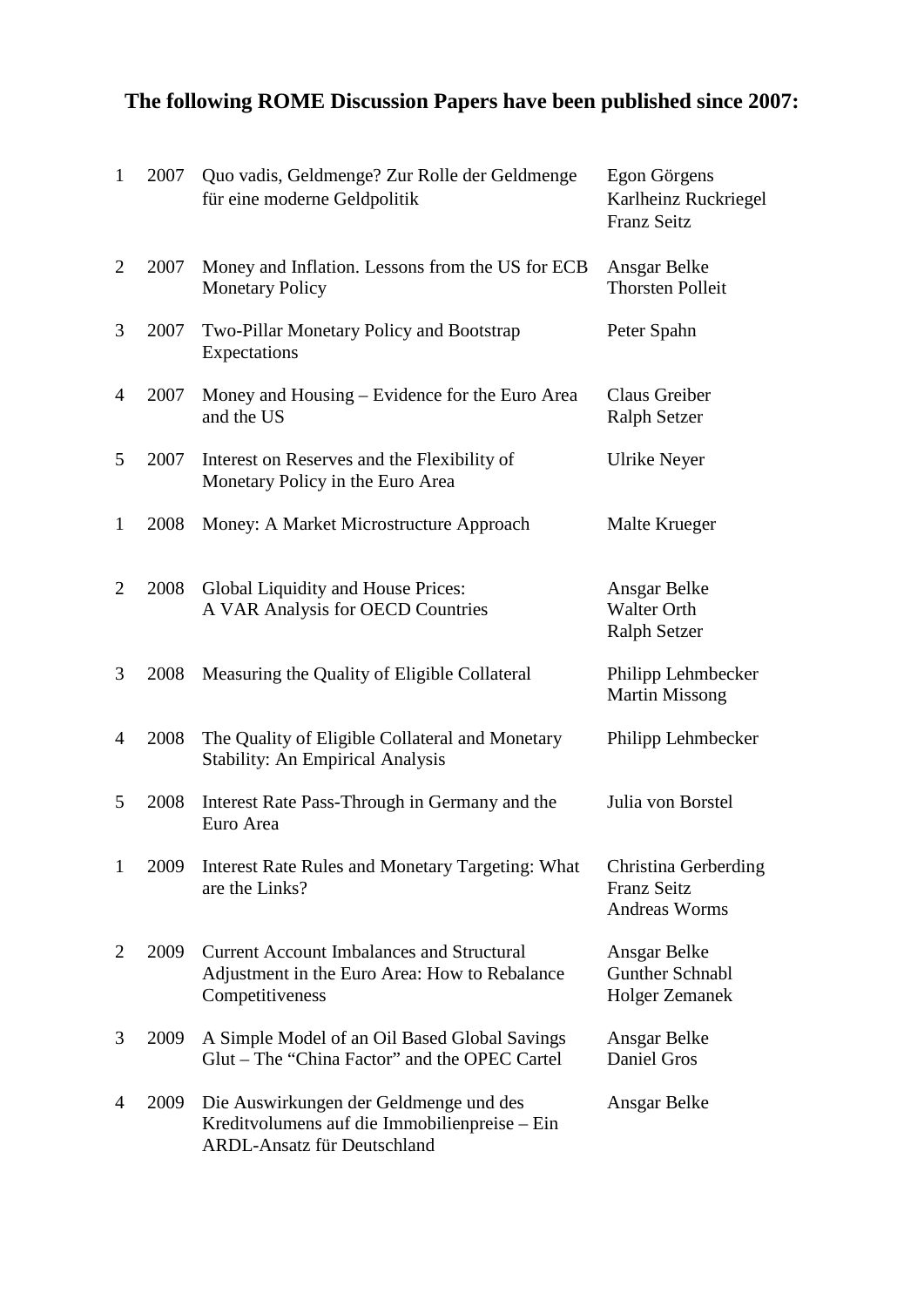| 5            | 2009 | Does the ECB rely on a Taylor Rule? Comparing<br>Ex-Post with Real Time Data                                 | Ansgar Belke<br>Jens Klose                                    |
|--------------|------|--------------------------------------------------------------------------------------------------------------|---------------------------------------------------------------|
| 6            | 2009 | How Stable Are Monetary Models of the Dollar-<br>Euro Exchange Rate? A Time-varying Coefficient<br>Approach  | Joscha Beckmann<br>Ansgar Belke<br>Michael Kühl               |
| 7            | 2009 | The Importance of Global Shocks for National<br>Policymakers - Rising Challenges for Central<br><b>Banks</b> | Ansgar Belke<br><b>Andreas Rees</b>                           |
| 8            | 2009 | <b>Pricing of Payments</b>                                                                                   | Malte Krüger                                                  |
| $\mathbf{1}$ | 2010 | (How) Do the ECB and the Fed React to Financial<br>Market Uncertainty? The Taylor Rule in Times of<br>Crisis | Ansgar Belke<br>Jens Klose                                    |
| 2            | 2010 | Monetary Policy, Global Liquidity and Commodity<br>Price Dynamics                                            | Ansgar Belke<br>Ingo G. Bordon<br>Torben W. Hendricks         |
| 3            | 2010 | Is Euro Area Money Demand (Still) Stable?<br>Cointegrated VAR versus Single Equation<br>Techniques           | Ansgar Belke<br>Robert Czudaj                                 |
| 4            | 2010 | European Monetary Policy and the ECB Rotation<br>Model Voting Power of the Core versus the<br>Periphery      | Ansgar Belke<br>Barbara von Schnurbein                        |
| 5            | 2010 | Short-term Oil Models before and during the<br><b>Financial Market Crisis</b>                                | Jörg Clostermann<br>Nikolaus Keis<br><b>Franz Seitz</b>       |
| 6            | 2010 | Financial Crisis, Global Liquidity and Monetary<br><b>Exit Strategies</b>                                    | Ansgar Belke                                                  |
| 7            | 2010 | How much Fiscal Backing must the ECB have?<br>The Euro Area is not the Philippines                           | Ansgar Belke                                                  |
| 8            | 2010 | Staatliche Schuldenkrisen – Das Beispiel<br>Griechenland                                                     | <b>Heinz-Dieter Smeets</b>                                    |
| 9            | 2010 | Heterogeneity in Money Holdings across Euro Area<br>Countries: The Role of Housing                           | <b>Ralph Setzer</b><br>Paul van den Noord<br>Guntram B. Wolff |
| 10           | 2010 | Driven by the Markets? ECB Sovereign Bond<br>Purchases and the Securities Markets Programme                  | Ansgar Belke                                                  |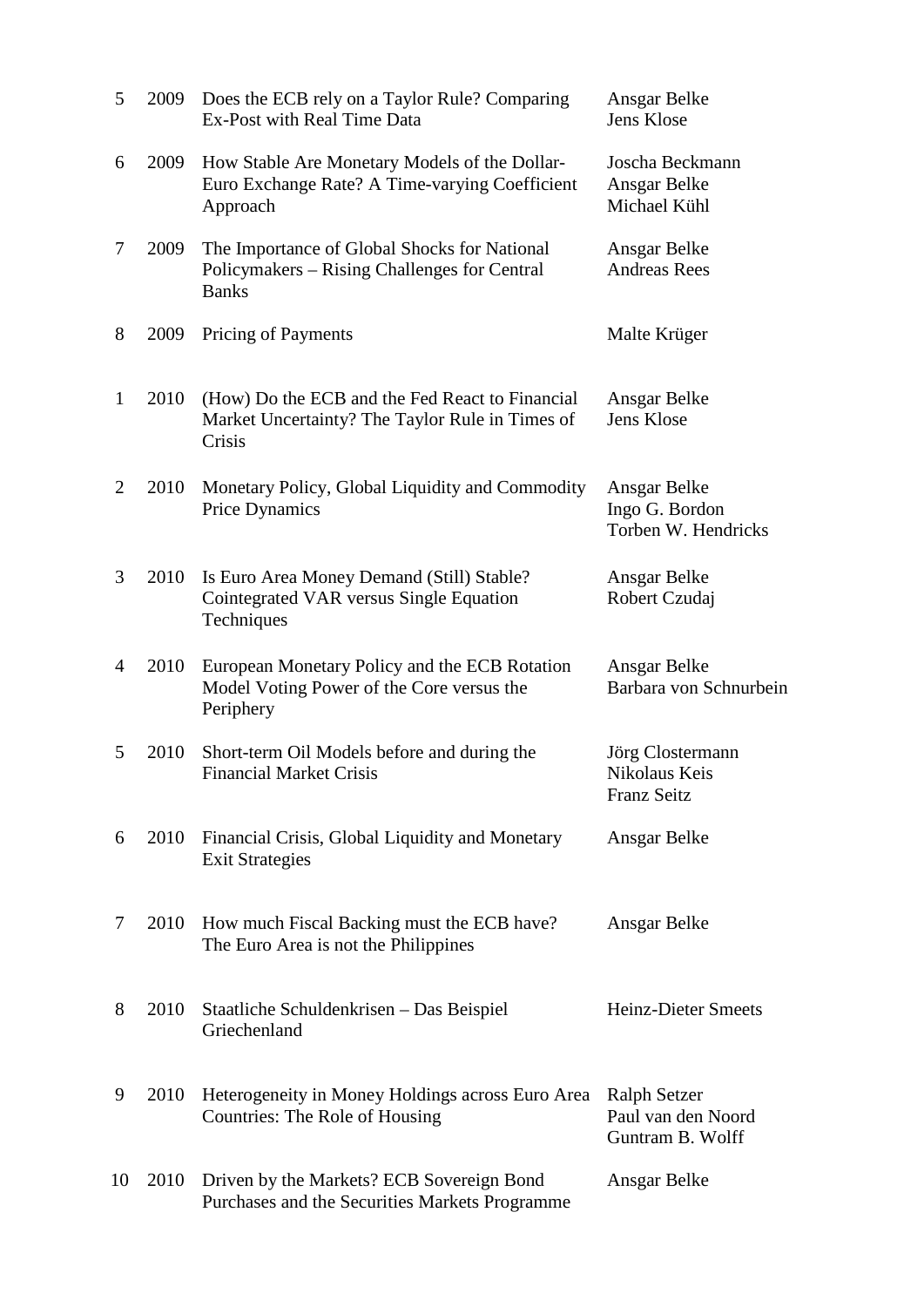| 11 | 2010 | Asset Prices, Inflation and Monetary Control –<br>Re-inventing Money as a Policy Tool                                                              | Peter Spahn                                                |
|----|------|----------------------------------------------------------------------------------------------------------------------------------------------------|------------------------------------------------------------|
| 12 | 2010 | The Euro Area Crisis Management Framework:<br>Consequences and Institutional Follow-ups                                                            | Ansgar Belke                                               |
| 13 | 2010 | Liquiditätspräferenz, endogenes Geld und<br>Finanzmärkte                                                                                           | Peter Spahn                                                |
| 14 | 2010 | Reinforcing EU Governance in Times of Crisis:<br>The Commission Proposals and beyond                                                               | Ansgar Belke                                               |
| 01 | 2011 | Current Account Imbalances in the Euro Area:<br>Catching up or Competitiveness?                                                                    | Ansgar Belke<br><b>Christian Dreger</b>                    |
| 02 | 2011 | Volatility Patterns of CDS, Bond and Stock<br>Markets before and during the Financial Crisis:<br><b>Evidence from Major Financial Institutions</b> | Ansgar Belke<br><b>Christian Gokus</b>                     |
| 03 | 2011 | Cross-section Dependence and the Monetary<br>Exchange Rate Model – A Panel Analysis                                                                | Joscha Beckmann<br>Ansgar Belke<br>Frauke Dobnik           |
| 04 | 2011 | Ramifications of Debt Restructuring on the Euro<br>Area – The Example of Large European Econo-<br>mies' Exposure to Greece                         | Ansgar Belke<br><b>Christian Dreger</b>                    |
| 05 | 2011 | Currency Movements Within and Outside a<br>Currency Union: The Case of Germany and the<br>Euro Area                                                | Nikolaus Bartzsch<br>Gerhard Rösl<br><b>Franz Seitz</b>    |
| 01 | 2012 | Effects of Global Liquidity on Commodity and<br><b>Food Prices</b>                                                                                 | Ansgar Belke<br>Ingo Bordon<br><b>Ulrich Volz</b>          |
| 02 | 2012 | Exchange Rate Bands of Inaction and Play-<br>Hysteresis in German Exports - Sectoral Evidence<br>for Some OECD Destinations                        | Ansgar Belke<br>Matthias Göcke<br>Martin Günther           |
| 03 | 2012 | Do Wealthier Households Save More? The Impact<br>of the Demographic Factor                                                                         | Ansgar Belke<br><b>Christian Dreger</b><br>Richard Ochmann |
| 04 | 2012 | Modifying Taylor Reaction Functions in Presence<br>of the Zero-Lower-Bound – Evidence for the ECB<br>and the Fed                                   | Ansgar Belke<br>Jens Klose                                 |